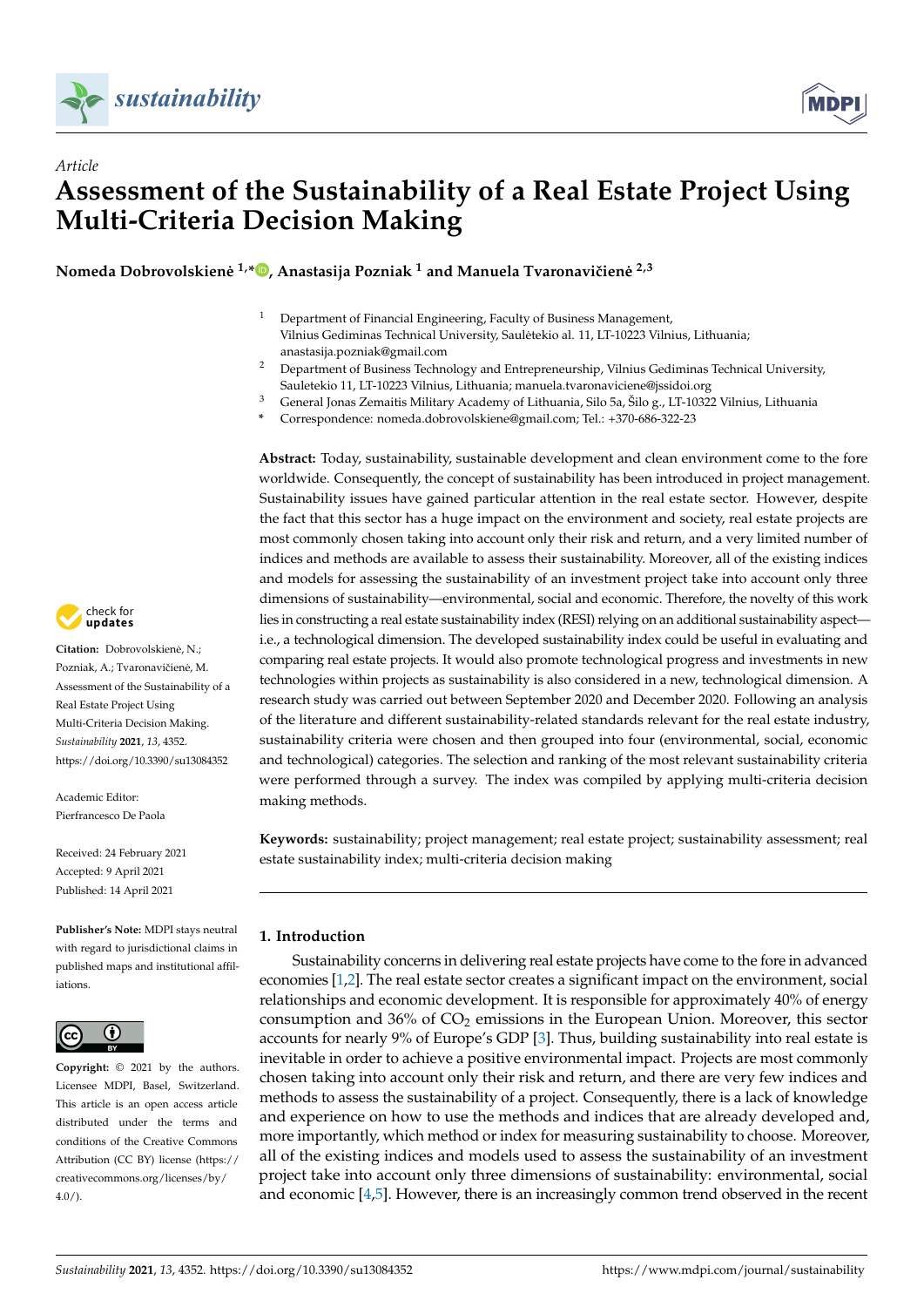scientific literature for the concept of sustainability to include more than just three main scientific interactive for the concept of sustainability to include inote than just three main dimensions [\[6–](#page-14-5)[11\]](#page-14-6). In this work, the authors seek to promote the integration of sustainability into real estate projects by incorporating a technological dimension within the concept Into iten is all projects by incorporating a technological dimension within the concept of sustainability, which has been addressed in the literature. Consequently, a real estate sustainability index (RESI) is composed.  $t_{\text{min}}$  for  $t_{\text{min}}$  into real equations section promote the integration of sustainability sequently, when has been addressed in the includity. So

The aim of the present paper was to propose a tool to assess the sustainability of a real The aim of the present paper was to propose a tool to assess the sustainability of a real estate project, taking into account the technological dimension of sustainability.

With this aim in mind, a number of methods were employed, including a scientific With this aim in mind, a number of methods were employed, including a scientific literature review, comparison and synthesis. To construct a real estate sustainability index, multi-criteria decision making (MCDM) methods were employed, such as an expert survey, assessment of the compatibility and reliability of group opinions, subjective weighting, the reference value method and simple additive weighting (SAW).

This paper begins with a review of the scientific literature regarding the inclusion of This paper begins with a review of the scientific literature regarding the inclusion of the technological dimension in the sustainability concept. Section [3](#page-5-0) reviews the scientific the technological dimension in the sustainability concept. Section 3 reviews the scientific literature on sustainability in real estate investment projects. Section [4](#page-6-0) presents a review literature on sustainability in real estate investment projects. Section 4 presents a review of the literature related to sustainability measurement methods and gives an overview of of the literature related to sustainability measurement methods and gives an overview of MCDM methods. Sectio[n 5](#page-8-0) introduces methodological procedures required for composing a real estate sustainability index. Secti[on](#page-10-0) 6 describes the process of composing the real estate sustainability index. The last section summarizes the concluding remarks. estate sustainability index. The last section summarizes the concluding remarks.

## **2. Inclusion of the Technological Dimension in the Sustainability Concept 2. Inclusion of the Technological Dimension in the Sustainability Concept**

Nowadays, sustainability is one of the biggest challenges for the society, as the growing human population and their activities bring environmental problems, including global climate change and urban pollution [\[12](#page-14-7)[–17\]](#page-15-0). Sustainability is usually made up of three dimensions, namely environmental, social and economic, which are otherwise known as the "triple bottom line"  $[4,5]$  $[4,5]$ . [Fig](#page-1-0)ure 1 represents each dimension and the relations between them.

<span id="page-1-0"></span>

**Figure 1.** "Triple bottom line" concept of sustainability. **Figure 1.** "Triple bottom line" concept of sustainability.

That is, sustainability not only foresees environmental protection and the prosperity That is, sustainability not only foresees environmental protection and the prosperity of society but also includes economic development. By combining these three dimensions, of society but also includes economic development. By combining these three dimensions, the relation between each of them makes a society bearable, equitable and viable, which, the relation between each of them makes a society bearable, equitable and viable, which, in turn, creates a sustainable society. Thus, the concept of sustainability will be reached only by unifying those different aspects shown in [Fig](#page-1-0)ure 1 as the "triple bottom line" construct, which primarily allocates and assigns equal importance to each dimension [\[4\]](#page-14-3).

However, the literature review showed that some studies include and focus on only However, the literature review showed that some studies include and focus on only one dimension or combine two dimensions into one while defining sustainability, which, in turn, could make the notion limited. On the other hand, the sustainability concept in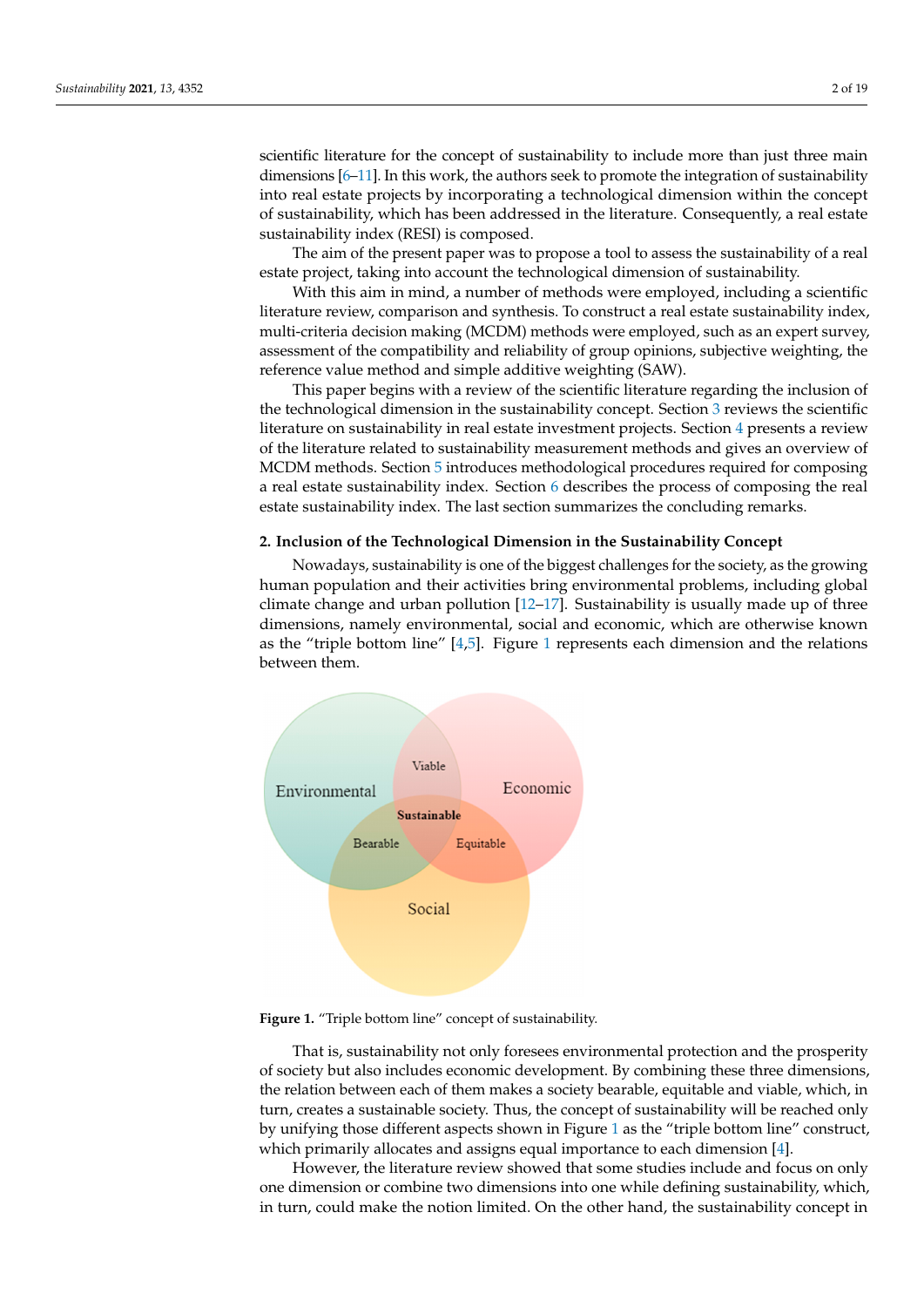some studies also tends to include more than three main dimensions. Table [1,](#page-2-0) below, shows how the sustainability concept is addressed in the literature.

<span id="page-2-0"></span>

|                                                                                   | <b>Havit 1.</b> Concept of sustainability (1777 2021).                                                                                                                                                                                                                                                                                                                                                                                                                                                                                                                                                            |                                                                                                                                            |
|-----------------------------------------------------------------------------------|-------------------------------------------------------------------------------------------------------------------------------------------------------------------------------------------------------------------------------------------------------------------------------------------------------------------------------------------------------------------------------------------------------------------------------------------------------------------------------------------------------------------------------------------------------------------------------------------------------------------|--------------------------------------------------------------------------------------------------------------------------------------------|
| Author(s), Year                                                                   | Definition                                                                                                                                                                                                                                                                                                                                                                                                                                                                                                                                                                                                        | <b>Dimensions</b>                                                                                                                          |
| Elkington, 1997 [4]                                                               | In order to achieve a sustainable society, it needs to<br>meet three conditions: " its rates of use of<br>renewable resources should not exceed their rates of<br>regeneration; its rates of use of non-renewable<br>resources should not exceed the rate at which<br>sustainable renewable substitutes are developed;<br>and its rates of pollution of emission should not<br>exceed the assimilative capacity of<br>the environment."                                                                                                                                                                           | Environmental, social, economic                                                                                                            |
| Dobrovolskienė, 2018 [18]                                                         | Sustainability is a harmony of economic, social and<br>environmental aspects.                                                                                                                                                                                                                                                                                                                                                                                                                                                                                                                                     | Environmental, social, economic                                                                                                            |
| Vogt and Weber, 2019 [6]                                                          | In order to understand the concept of sustainability,<br>there is a need to include more dimensions in the<br>notion. That is, the sustainability concept will be<br>defined more accurately and enable better<br>understanding by including ecological, political,<br>ethical, socio-economic, democratic, cultural and<br>theological dimensions. Moreover, the use of limited<br>resources depends on relevant technological<br>innovations; thus, the objectives of sustainability<br>should be integrated into technological development.<br>These dimensions are vital for<br>understanding sustainability. | Environmental, social, economic,<br>ecological, political, ethical,<br>socio-economic, democratic,<br>cultural, theological, technological |
| Purvis, Mao, and Robinson, 2019 [7]                                               | The concept of sustainability is far more complex<br>than described in the literature and still requires<br>integration of additional pillars (such as institutional,<br>cultural and technological) into the concept, thus<br>requiring explicit description of how it is understood<br>by various authors. Importantly, technological<br>assistance should be integrated into the concept<br>of sustainability.                                                                                                                                                                                                 | Environmental, social, economic,<br>institutional, cultural, technological                                                                 |
| Danish and Senjyu, 2020 [19]                                                      | Sustainability goes beyond basic statistics and has to<br>cover multi-dimensional aspects. These dimensions<br>include energy production, distribution, delivery<br>and consumption and also consider technological<br>efficiencies; the pillars of sustainability are economic,<br>social, institutional, technological<br>and environmental.                                                                                                                                                                                                                                                                    | Environmental, social, economic,<br>institutional, technological                                                                           |
| Venturini et al., 2020 [8]                                                        | Sustainability is a shared ethical belief. Since the<br>world has gained a deeper understanding of<br>sustainability issues and upcoming challenges, the<br>notion of sustainability should be expanded to<br>complement the main three (environmental, social<br>and economic) pillars with institutional, cultural and<br>technological ones.                                                                                                                                                                                                                                                                   | Environmental, social, economic,<br>institutional, cultural, technological                                                                 |
| Fatimah et al., 2020 [20]<br>García-Pérez et al., 2020 [21]<br>Dušková, 2021 [22] | Sustainability includes governance, social, economy,<br>technological and environmental dimensions. Each<br>dimension has several components.<br>When we talk about sustainability, financial,<br>environmental, social and governance dimensions<br>and the balance among them have to be considered.                                                                                                                                                                                                                                                                                                            | Governance, economy, social,<br>environment, technology<br>Financial, environmental,<br>social, governance<br>Environmental, social,       |

The sustainability concept is extended by an additional technological dimension.

economic, technological

**Table 1.** Concept of sustainability (1997–2021).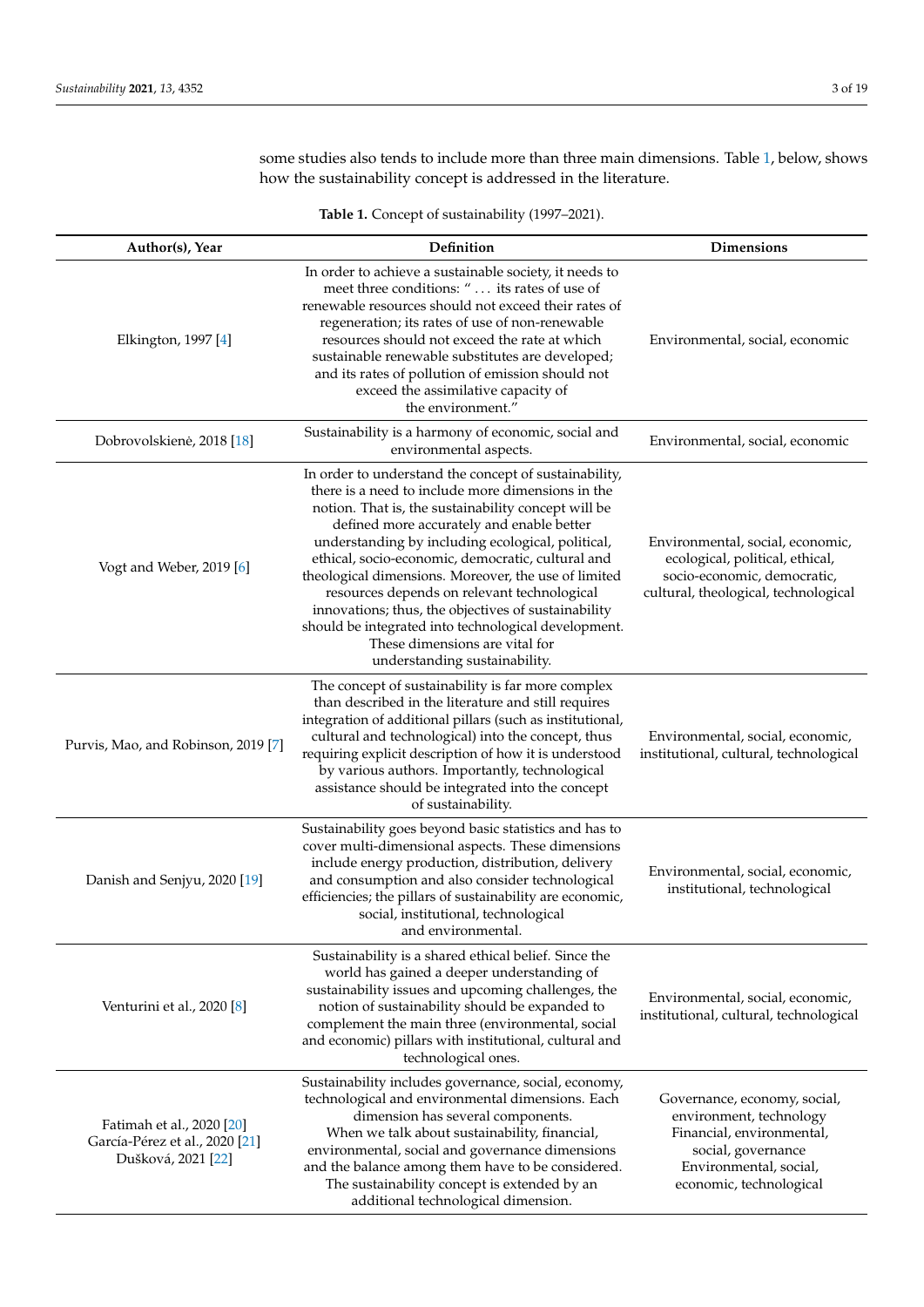As the above table demonstrates, the concept of sustainability is based, according to all of these authors, on the "triple bottom line" construct; however, in some scientific studies, the notion is altered or developed and expanded by including additional dimensions. One dimension that is becoming more commonplace in the literature is the technological aspect of sustainability [\[6–](#page-14-5)[8](#page-14-9)[,19\]](#page-15-2). The importance of embedding technology in the concept of sustainability is mainly explained by the fact that technology can contribute to the optimization of production resources and can adapt to changing conditions, such as amounts or characteristics of waste.

Due to increasing attention to the technological aspect in sustainability, in this paper, the sustainability concept is expanded and understood as conformity between the environmental, social, economic and technological aspects. The technological aspect is included while also defining sustainability with regard to the late Paris Agreement on climate change (signed in 2016) [\[23\]](#page-15-6). Thus, the inclusion of the technological dimension within the concept of sustainability adds novelty to the theoretical approach and valuation of projects' sustainability.

According to Bivainis [\[24\]](#page-15-7), technology is the operation of a certain work object using working tools in order to turn it into a work product. Additionally, technology is a phenomenon which emerged in order to achieve targeted human impact on nature [\[25\]](#page-15-8). Work objects are diverse and evolving; thus, some of them become outdated, and new ones emerge as products of scientific and technical progress [\[24\]](#page-15-7). In addition, there is constant evolution of new technological devices in the construction and real estate sectors requiring an operative and rational use of products, buildings and civil engineering [\[26\]](#page-15-9). Therefore, according to Kildiene [[26\]](#page-15-9), this requires the development and implementation of innovative technologies, and the spreading of technological progress in a company's products and production process is necessary. Consequently, there is a need for training and education of technical and managerial personnel in crucial technologies that would allow for deriving environmental, economic and social benefits. Thus, the technological dimension also includes educational programs for technicians who will develop and work with these new technologies.

In general, the technological aspect is important, as it enables the development of new technologies that are able to reduce the impact on climate change and could make a positive contribution to clean energy generation [\[27](#page-15-10)[–31\]](#page-15-11). More specifically, the technological aspect includes new technologies of hydrogen energy, nuclear energy and renewable energy in the definition of sustainability [\[32–](#page-15-12)[34\]](#page-15-13). According to Nowotny et al. [\[27\]](#page-15-10), photoelectrochemical and electrochemical technology is essential, as it could provide the needed large-scale storage for wind and solar energy. Besides, the usage of natural gas should be replaced by renewable energy sources through the adapted technologies. Moreover, sustainable fuel hydrogen requires new technologies for storage, transportation, distribution and safety.

Hence, the proposed modification of the original "triple bottom line" construct has an appearance as shown in Figure [2.](#page-4-0)

Thus, the "triple bottom line" construct is extended to encompass the technological dimension, and it seeks interrelation between the dimensions. In the light of the literature review [\[6](#page-14-5)[–8](#page-14-9)[,19](#page-15-2)[–26\]](#page-15-9), it can be concluded that with the inclusion of the technological aspect, companies are able to improve the quality of their project portfolio, which, in turn, allows them to satisfy the needs of stakeholders and, consequently, grants the opportunity to expand into new markets. Moreover, technological development can be an appropriate support for the improvement of the sustainability issue. Figure [3,](#page-4-1) below, shows the interrelation and importance of the technological aspect in the environmental, economic and social dimensions.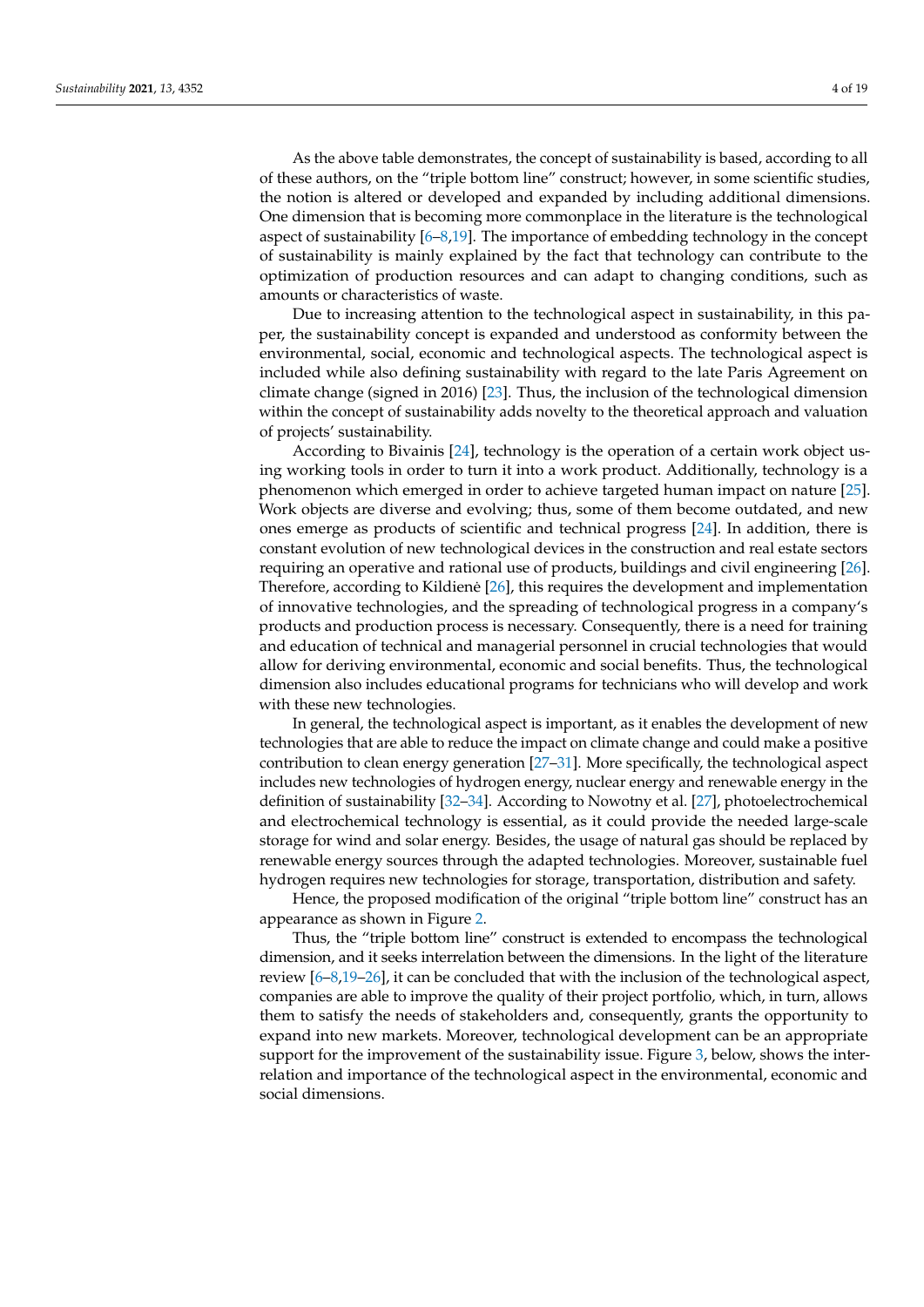<span id="page-4-0"></span>

**Figure 2.** Modified "triple bottom line" construct.

<span id="page-4-1"></span>

**Figure 3.** Technological features in sustainability dimensions**. Figure 3.** Technological features in sustainability dimensions.

Technological innovations are, therefore, necessary, as they also allow for improving each of the original "triple bottom line" sustainability dimensions. In fact, they could help each of the original "triple bottom line" sustainability dimensions. In fact, they counting-<br>achieve more efficient use of resources, improve cost effectiveness, provide a competitive achieve more efficient use of resources, improve cost effectiveness, provide a competitive Technological innovations are, therefore, necessary, as they also allow for improving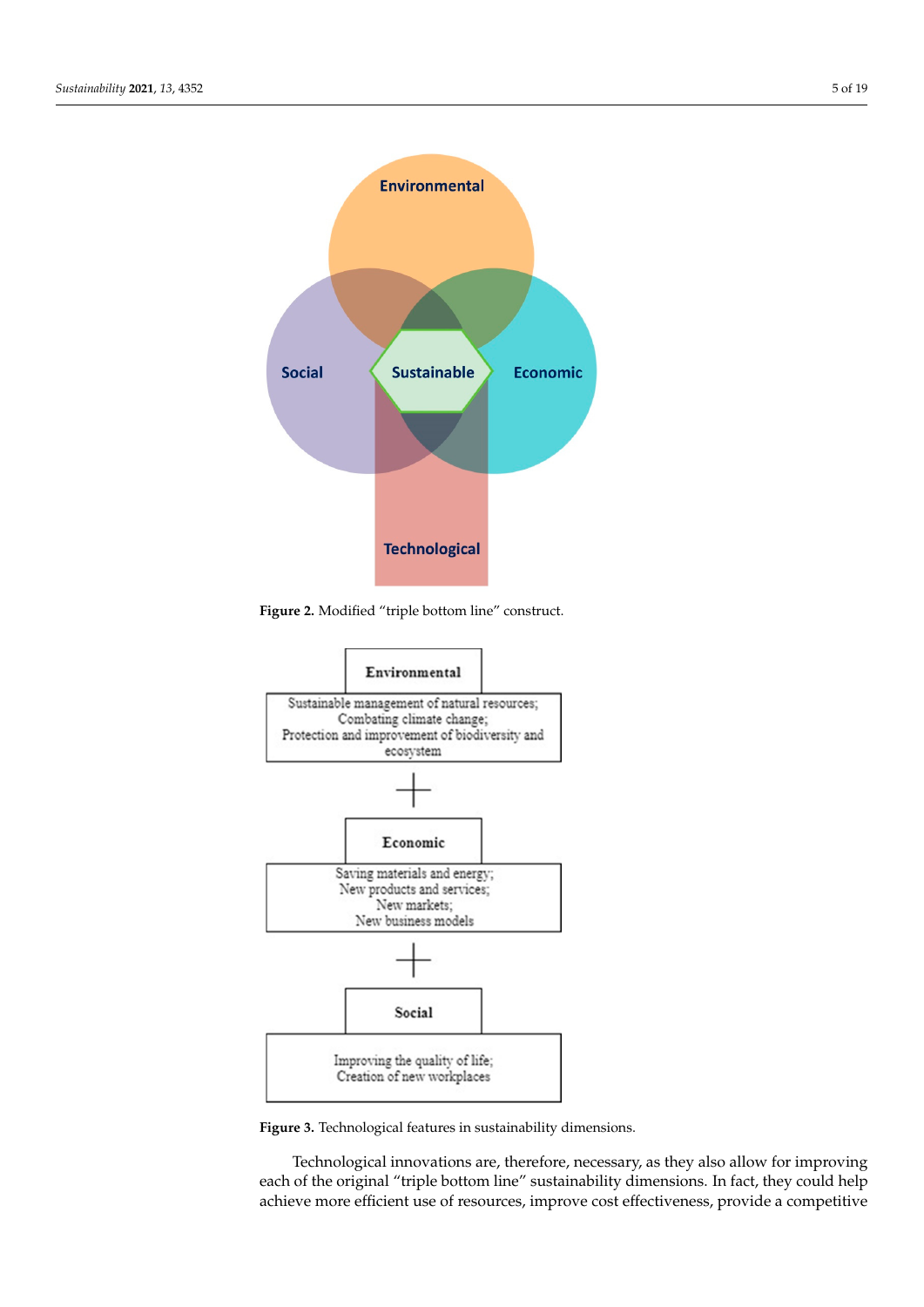advantage in the market, maintain and improve living standards and quality as well as reduce the usage of toxic materials [\[26\]](#page-15-9).

Finally, the original "triple bottom line" concept (consisting of the environmental, social and economic dimensions) is complemented by an additional technological dimension further in this work, as the development and employment of new clean energy technologies are needed in order to transition to a sustainable future, and without the technological component, the understanding of sustainability cannot be considered complete. Besides, technology nowadays is viewed as a core factor of a company's competitive advantage, as it allows for pursuing and achieving better performance [\[35\]](#page-15-14).

#### <span id="page-5-0"></span>**3. Increasing Focus on Sustainability in Real Estate Investment Projects**

According to some authors [\[13,](#page-14-10)[14,](#page-14-11)[36,](#page-15-15)[37\]](#page-15-16), the concept of sustainability is widely used in construction and real estate projects. This can be explained by the fact that real estate projects have a significant impact on the natural environment, society and the economy [\[13](#page-14-10)[,14\]](#page-14-11). The real estate industry is a driver of economic growth, as it builds links between the real estate sector and other sectors, which, in turn, plays a significant role in the development of the economy [\[38\]](#page-15-17).

More specifically, as reported by the European Commission [\[3\]](#page-14-2), real estate projects are responsible for about  $40\%$  of energy consumption and  $36\%$  of  $CO<sub>2</sub>$  emissions in the European Union. Furthermore, according to Durdyev et al. [\[38\]](#page-15-17), the real estate sector also accounts for the production of 40% of raw materials, 25% of timber consumption, 40% of solid waste production and 16% of water consumption worldwide. It is also said that the real estate building sector is responsible for the largest use and consumption of primary energy compared to other major economic sectors, such as industry and transportation [\[39\]](#page-15-18). As stated in the European Commission's report [\[3\]](#page-14-2), nearly 35% of existing buildings in the European Union are over 50 years old and, thus, energy inefficient. Consequently, technological improvements in old buildings would significantly boost energy efficiency [\[39\]](#page-15-18).

The sustainability concern should be considered and incorporated into real estate projects more widely, given the requirement laid down in the Energy Performance of Buildings Directive that all new buildings should be nearly zero-energy buildings from 31 December 2020. According to this directive, the amount of energy should come from renewable energy sources [\[40\]](#page-15-19). As stated by Eurostat [\[41\]](#page-15-20), the Europe 2020 strategy is aimed at achieving three main objectives and priorities: smart growth, sustainable growth and inclusive growth. Thus, according to Dobrovolskiene [ ˙ [14\]](#page-14-11), these priorities are closely related to the real estate sector, as it has a direct impact on reducing greenhouse gas (GHG) emissions by at least 20% compared to 1990 levels, increasing the share of renewable energy to 20% of overall energy consumption and increasing energy efficiency by 20%.

The concept and understanding of sustainable building are evolving; once focused on the environmental aspect, mainly concerned with efficient energy use, technical efficiency and functional requirements, the concept now covers both social and economic aspects as well [\[42\]](#page-15-21). Thus, the real estate industry addresses basic social and physical needs, which include infrastructure, production of accommodation and consumer goods [\[38\]](#page-15-17). In addition, according to Kildiene [[26\]](#page-15-9), the main purpose of sustainable building is to guarantee that new constructions will save energy and resources and protect and ensure the health and the well-being of people. Lazauskas [\[43\]](#page-15-22) suggests that the sustainability of a real estate project be implemented through society's participation in decision making and modern decision making theories, while justifying complex solutions for assessing the sustainability of a real estate project, which would ensure the satisfaction of the future needs of society.

It is also clear that sustainable buildings bring financial benefits, as investments in water and energy efficiency solutions result in operational savings [\[44\]](#page-15-23). Moreover, the higher standard of a building leads to long-term value proposition, lower vacancy rates and higher rent levels [\[42\]](#page-15-21). Furthermore, it facilitates the attraction of the right employees that prefer working in green and high-quality buildings.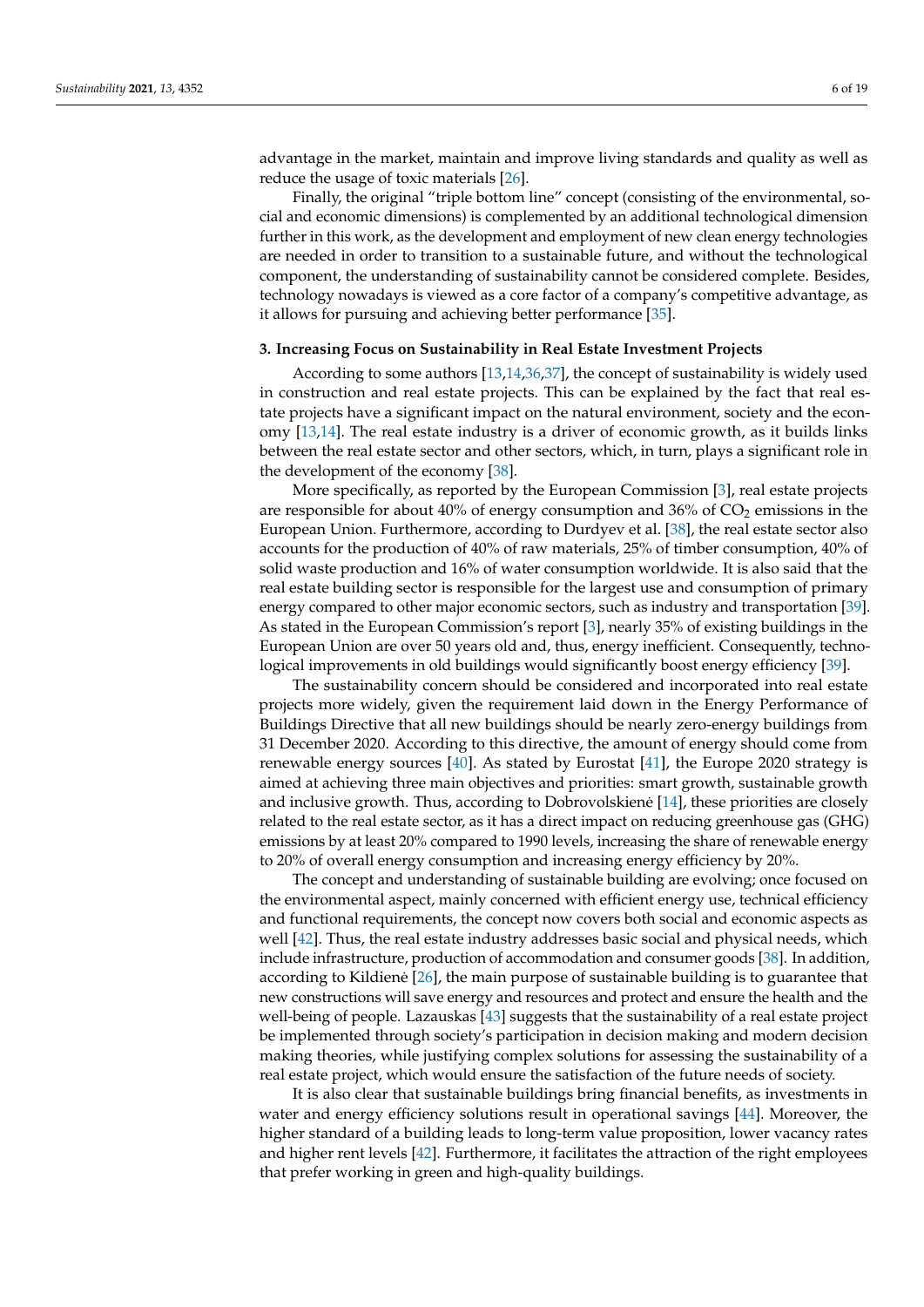As the real estate industry generates nearly 9% of Europe's GDP, investments in the sustainability of real estate and its construction processes are crucial and inevitable and should be recognized as a high priority in global strategies of climate change [\[3,](#page-14-2)[39\]](#page-15-18). Therefore, this is a prevailing challenge, and the mission of present generations is to construct buildings that ensure a positive impact on climate and environment.

## <span id="page-6-0"></span>**4. Sustainability Measurement Tools for Real Estate Projects**

With particular emphasis being placed on the integration of sustainability into real estate project management, in order to use energy efficiently and protect the environment within projects implemented in this sector, sustainability-focused systems and assessment methods have been developed [\[14](#page-14-11)[,45\]](#page-15-24). Among all certification systems and sustainable building evaluation methods, the most popular ones are the German Sustainable Building Council (DGNB), Leadership in Energy and Environment Design (LEED) and the Building Research Establishment Environmental Assessment Method (BREEAM) [\[46\]](#page-16-0). These methods define a set of criteria and a rating system and score them on the basis of the criteria importance factor [\[47\]](#page-16-1). According to the analysis made by Hamedani and Huber [\[47\]](#page-16-1), the DGNB, LEED and BREEAM certification systems include groups of criteria such as climate and energy, resources, transport and movement, community, ecology and biodiversity, business and economy, smart location, green infrastructure, innovation and design process, ecological and economical quality, sociocultural and functional, technical and process qualities. That is, these evaluation systems are focused on energy saving, water efficiency, reducing  $CO<sub>2</sub>$  emissions, improving the internal quality of life and management and appropriate use of resources [\[13](#page-14-10)[,26\]](#page-15-9). Several studies were conducted to distinguish the differences between many of the well-known sustainability rating tools (e.g., BREEAM and LEED). Some of these studies highlighted the differences in the assessment criteria of these tools and their weighting schemes, which change from a regional context to another [\[45\]](#page-15-24).

In addition to the most popular and well-known certification systems mentioned above, other sustainability assessment methods were found in the literature [\[26](#page-15-9)[,43](#page-15-22)[,48](#page-16-2)[–50\]](#page-16-3). For instance, Kaklauskas et al. [\[48\]](#page-16-2) developed, after having conducted a comprehensive examination of macro-, meso- and microenvironment variables, a passive house evaluation method, which is based on the Population and Health Management Information System (PHMIS). Morano et al. [\[49\]](#page-16-4) proposed to use a cost–revenue analysis in the decision making process concerning the enhancement of a military complex located in the city of Rome. This assessment methodology is appropriate and characterizes the preliminary phases of the initiative, for which indications required concern only the extent of amounts involved. Bottero and Ferretti [\[50\]](#page-16-3) proposed to use a comprehensive key environmental indicator framework and multi-criteria analysis to assess the sustainability of different strategies. The assessment model provides priority lists of the importance of the considered indicators and alternatives. Vučićević et al. [\[51\]](#page-16-5) presented a method for the selection and calculation of sustainable development indicators. Kildiene [ ˙ [26\]](#page-15-9) proposed a complex algorithm of a multilevel decision-making model, under which the sequence of indicator evaluation allows for combining quantitative and qualitative indicators. Lazauskas [\[43\]](#page-15-22) presented a complex decision-making model, which is made of a set of indicators that address effective implementation difficulties of projects in the construction market. Siew et al. [\[52\]](#page-16-6) presented methods that allow for evaluating sustainability by applying two important stages: selection (sustainability criteria are suggested and the project's sustainability is evaluated) and formation of an optimal portfolio (means and dispersions obtained from the selection stage are used to find an effective portfolio limit).

The analysis of the scientific literature shows that sustainability indicators are considered the main and most effective tools for assessing sustainability used in decision making [\[13,](#page-14-10)[14,](#page-14-11)[53](#page-16-7)[–60\]](#page-16-8). A wide range of sustainability indicators have been constructed for various stakeholders and used in different situations across the world, employing different approaches [\[13,](#page-14-10)[37,](#page-15-16)[40–](#page-15-19)[57,](#page-16-9)[60](#page-16-8)[–71\]](#page-16-10). However, only a few sustainability indices are found in the scientific literature, which are designed to measure the level of sustainability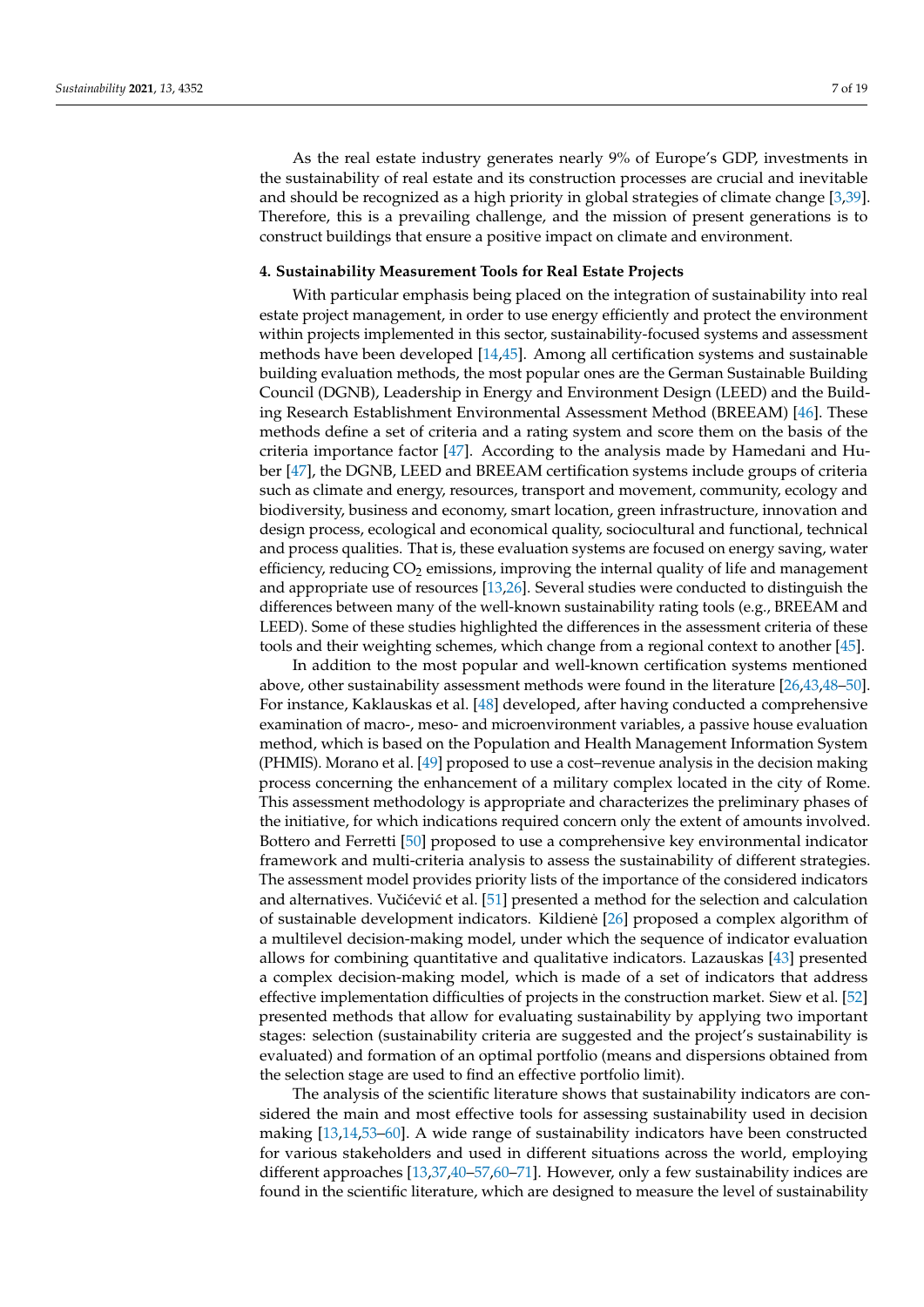of construction and real estate projects [\[13](#page-14-10)[,14](#page-14-11)[,37\]](#page-15-16). For example, Dobrovolskiene and Ta- ˙ mošiūnienė [[13\]](#page-14-10) developed an index to measure the level of sustainability of a business project in the construction industry. The index is comprised of 15 sustainability criteria, to which greater importance was attributed by construction practitioners. These include four economic, five social and six environmental criteria. Dobrovolskiene et al. [[37\]](#page-15-16) constructed a composite sustainability index for real estate projects, which consists of 21 sustainability criteria (five in economic equity, eleven in environmental preservation and five in the social justice category). The two abovementioned indices covered only three sustainability dimensions—environmental, social and economic. Therefore, inspired by the previous works [\[13](#page-14-10)[,37\]](#page-15-16) and in view of the importance of integrating the technological dimension into the development of a tool to assess the sustainability of a project, this paper attempts to compensate for the lack of empirical studies in this field of research by developing a real estate sustainability index using MCDM methods.

MCDM methods are widely used in composing indices due to their ability to include multiple and, in some cases, conflicting criteria [\[14,](#page-14-11)[55](#page-16-11)[,62](#page-16-12)[,72–](#page-16-13)[80\]](#page-17-0). According to Si et al. [\[39\]](#page-15-18), MCDM methods allow for transforming a complex problem of decision making into welldefined steps, which will lead to the selection of an optimal solution. As claimed by Korotkov and Wu [\[81\]](#page-17-1), MCDM methods are very important when choosing a project from the portfolio of investment projects, which often have conflicting objectives, in order to meet the investor's requirements regarding a particular project. MCDM methods help to compare the alternatives to and importance of criteria using mathematical models and expressions. Thus, MCDM methods are applied further in this work to select the most sustainable project.

MCDM methods usually fall into two categories: multiple objective decision making (MODM) and multiple attribute decision making (MADM) [\[13,](#page-14-10)[14\]](#page-14-11). In the case of MODM, decision alternatives are not given, and it is aimed at optimizing objectives while linking other objectives to a constraint set by applying programming, whereas MADM allows for evaluating and comparing a discrete number of alternative indicators [\[82,](#page-17-2)[83\]](#page-17-3).

Various multiple-criteria methods are currently used: geometric mean (GM), sum of ranks (SR), analytic hierarchy process (AHP), simple additive weighting (SAW), technique for order preference by similarity to an ideal solution (TOPSIS), Visekriterijumsko Kompromisino Rangiranje (VIKOR), complex proportional assessment (COPRAS), Elimination and Choice Expressing Reality (ELECTRE) and the Preference Ranking Organization Method for Enrichment Evaluation (PROMTHEE) [\[14](#page-14-11)[,84\]](#page-17-4). That is, there are a lot of MCDM methods described in the recent literature, but there is no consensus as to which method is best suited for problem solving [\[14\]](#page-14-11). However, as the literature analysis showed, the most popular methods are SAW and TOPSIS [\[84\]](#page-17-4).

Simple additive weighting (SAW) is the best-known and most widely used MCDM method [\[14,](#page-14-11)[85,](#page-17-5)[86\]](#page-17-6). It is a method of the MADM category, as it allows for assigning significance or weight to each attribute of a set of alternatives and then providing the process for selecting the best alternative [\[75\]](#page-16-14). As the name suggests, the SAW method performs a weighted summation. According to Ibrahim and Surya [\[87\]](#page-17-7), the alternative that will be considered as the best of the alternatives and that will be recommended in the end is the one that has the highest weighted summation or score.

TOPSIS is another well-known MCDM method of the MADM category, which allows for finding the best solution or alternative while defining the shortest distance from the ideal solution and the farthest distance from the worst or negative ideal solution [\[88\]](#page-17-8). Thus, the core process of the TOPSIS method consists of finding the positive ideal solution and negative ideal solution, and consequently, the results and ranking are based on the relative closeness coefficient [\[89\]](#page-17-9).

Even though these methods are commonly used, there are some constraints reported in the literature as to which one is the best. For example, Zimmer, Fröhling and Schultmann [\[90\]](#page-17-10), having reviewed MCDM methods, concluded that the TOPSIS method is the dominant one. On the other hand, according to Roszkowska [\[91\]](#page-17-11), the TOPSIS method is far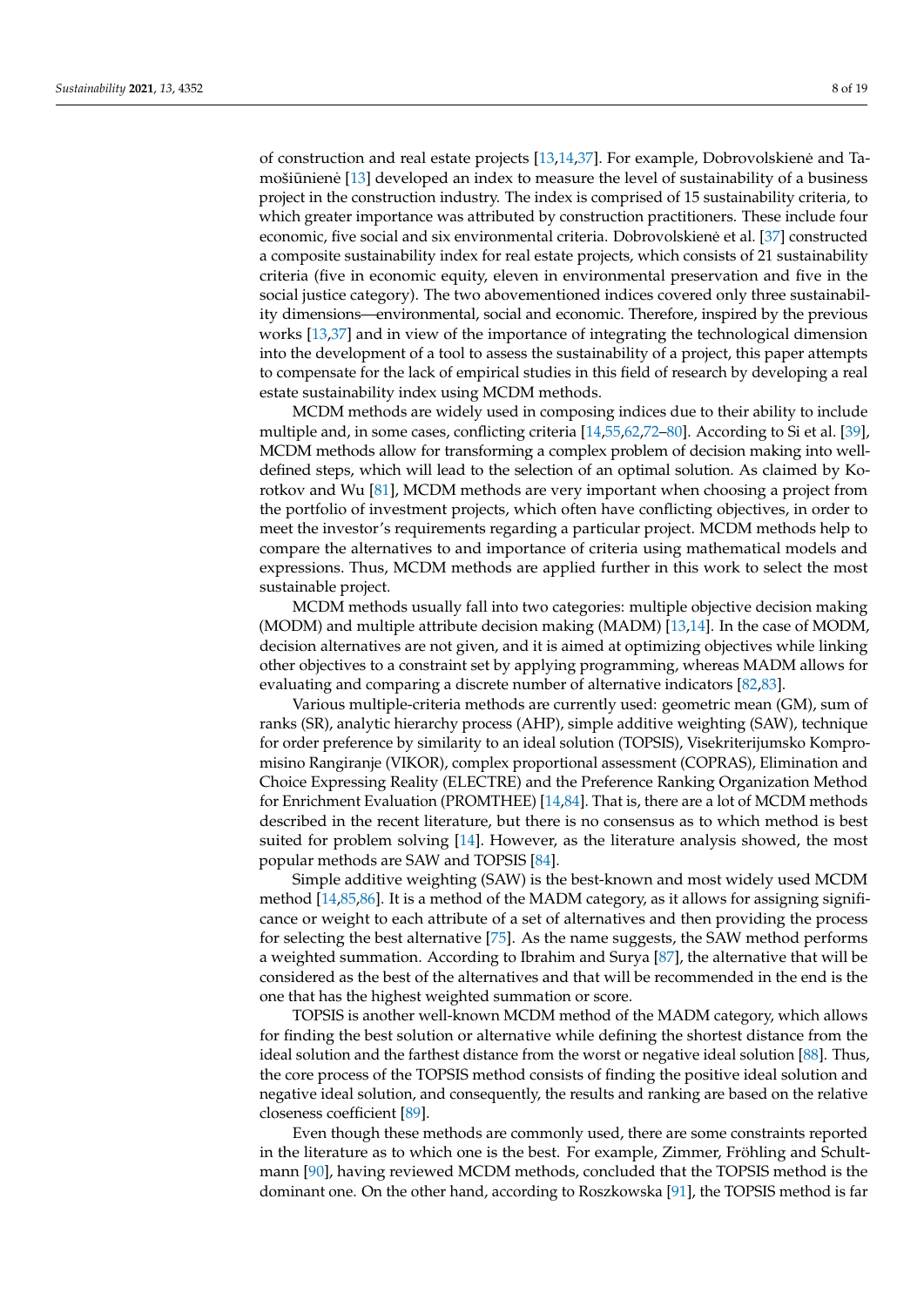from ideal: it does not provide for consistency and weight extraction in decision making. However, Roszkowska [\[91\]](#page-17-11) also claims that this technique still has important advantages: it is simple, rational and contains clear logic, making it easy to check performance relative to each alternative. As regards the SAW method, its advantage is that it is easy to apply; that is, it is a linear function of a criterion multiplied by its significance weight [\[92\]](#page-17-12). On the other hand, this method allows for comparing only those variables and criteria that are maximizing; therefore, minimizing variables need to be transformed into maximizing ones [\[93\]](#page-17-13).

In light of the above, MCDM methods are popular and easy-to-apply tools that allow for combining conflicting criteria and selecting an optimal solution. According to the literature review [\[78](#page-17-14)[–87\]](#page-17-7), the most appropriate means to assess the sustainability of a real estate project is by applying MCDM methods, which allow for including conflicting criteria.

#### <span id="page-8-0"></span>**5. Methodological Procedures for Composing a Real Estate Sustainability Index**

Building on previous works [\[13](#page-14-10)[,37\]](#page-15-16), the present study was carried out in accordance with the following sequence of methodological procedures:

Identification of criteria: On the basis of a review of the related literature or an expert survey, a set of criteria is compiled and indicators reflecting those criteria are formulated. The criteria are then assigned to four categories (i.e., environmental, economic, social, and technological).

Development of a key criteria framework: A key criteria framework is constructed using the critical value as a basis, since, for assessment to be adequate, the framework has to include a complete set of relevant criteria affecting the research phenomenon [\[55](#page-16-11)[,94\]](#page-17-15). Given that each criterion affects the research phenomenon differently, it is necessary to evaluate which criteria in particular should be included in the framework. This is a subjective process depending on the qualifications of experts (i.e., only those criteria that are judged relevant by experts are included in the framework). The framework may also contain a limited set of criteria, as an excessive number of criteria can make it difficult to measure the impact of each criterion on the final result. The key criteria may be selected in a number of different ways. With a limited set of criteria m (m < 20), the weights *w<sup>i</sup>* of criteria  $K_i$ ( $i$  = 1, 2, . . . , m) may be determined by using, for instance, Saaty's pairwise comparison method [\[95\]](#page-17-16). This method, however, has the inherent disadvantage of allowing decision makers to choose the cut-off values of weights, which results in an individual composition of a subset. On the other hand, where decision makers are highly qualified, the key criteria are essentially the same across all lists of individual experts and, thus, form a solid basis for a criteria framework.

Weighting of indicators: Relative significance is attributed to each criterion. Once responses to the expert survey are received, the significance of criteria should be defined. The main idea is that the most significant criterion should have the highest weight *w<sup>i</sup>* . The sum of weights has to be equal to one [\[93\]](#page-17-13):

$$
\sum_{i=1}^{m} w_i = 1. \tag{1}
$$

In this case, significance determination and weight assignment are based on the evaluation of expert opinions. The opinions of experts are often divergent regarding a particular problem; therefore, there is a need to determine the degree of agreement between the expert opinions. Agreement between two experts can be measured by the correlation coefficient. Where the number of experts is greater than two, the level of agreement among the group experts is assessed by the coefficient of concordance [\[96\]](#page-17-17). Consequently, Kendall's coefficient of concordance *W* is applied, which is calculated according to the following formula [\[97\]](#page-17-18):

$$
W = \frac{12S}{m^2(n^3 - n)}
$$
 (2)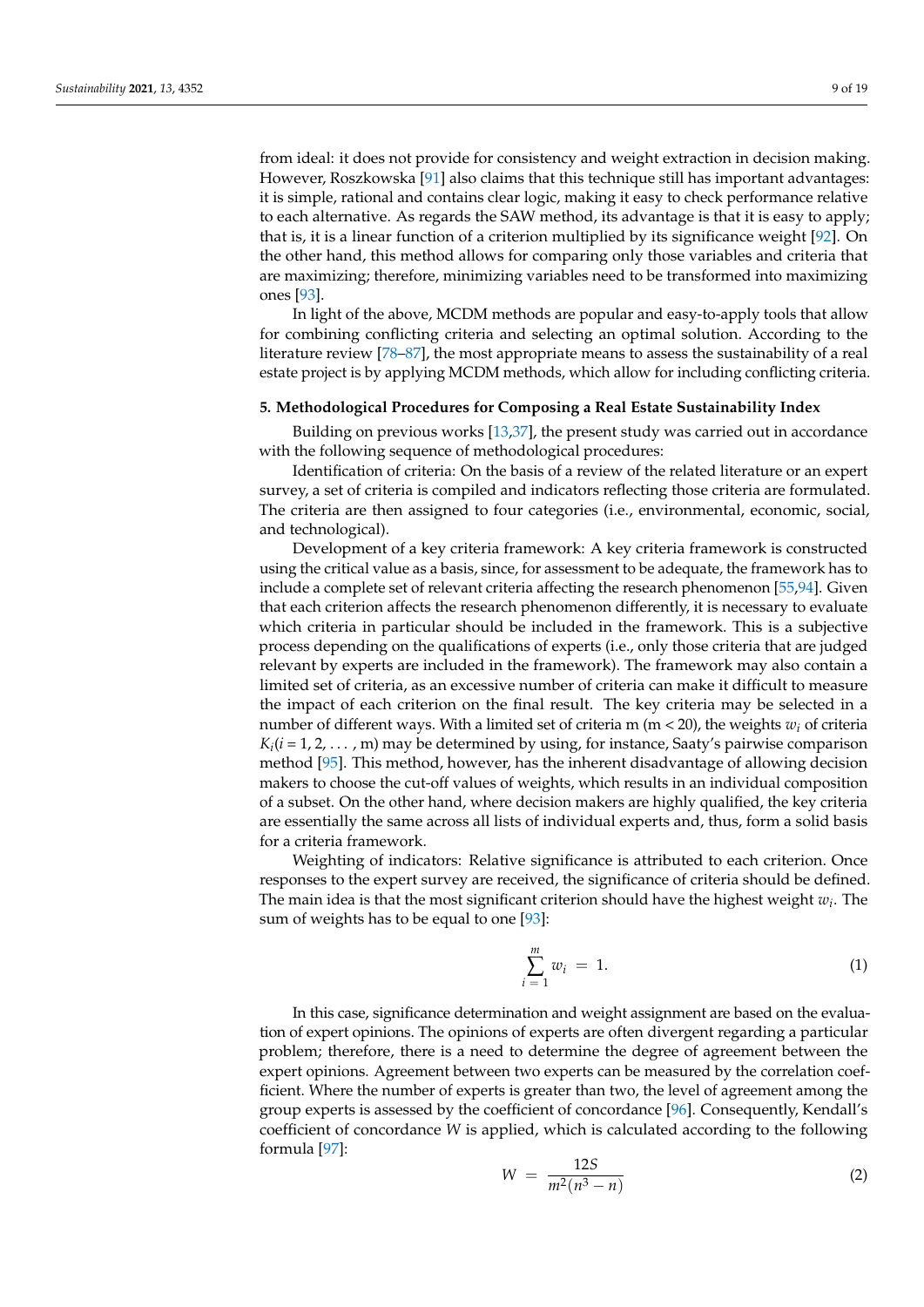where:

- W is Kendall's coefficient of concordance:
- *S* is the sum of the deviation of ranks from the mean;
- *n* is the number of objects (criteria)  $(i = 1, 2, ..., n)$ ;
- *m* is the number of experts  $(j = 1, 2, \ldots, m)$ .

*W* is interpreted as follows: if *W* is equal to 0, there is no agreement between expert opinions; 0.10—agreement is weak; 0.30—agreement is moderate; 0.60—agreement is strong; *W* of 1 indicates perfect agreement between the expert opinions [\[13](#page-14-10)[,37\]](#page-15-16).

The next step is to verify the reliability of the expert opinions. This can be calculated using Pearson's correlation coefficient [\[34\]](#page-15-13):

$$
\chi^2 = m(n-1)W\tag{3}
$$

which is distributed by the  $\chi^2$  distribution with  $\nu$  =  $n-1$  degree of freedom. At the selected level of significance  $\alpha$  (in practice, the value of  $\alpha$  is 0.05 or 0.01), the critical value  $\chi^2_{kr}$  is obtained from the table of the  $\chi^2$  distribution with  $\nu = n - 1$  degree of freedom. If the value of  $\chi^2$  calculated in accordance with Formula (2) is greater than  $\chi^2_{kr}$ , expert assessments are in agreement.

Normalization of weights: This step involves transformation of indicators, which are usually expressed in distinct measurement units. As a result, the normalized values should be in the interval (0; 1). Among the possible normalization methods [\[55\]](#page-16-11), the distance to a reference method requires the calculation of a ratio between an indicator and an external target value (i.e., benchmark). The latter can be defined by industry-specific norms and standards, legal regulations or any other relevant source of information [\[13,](#page-14-10)[14](#page-14-11)[,37](#page-15-16)[,97\]](#page-17-18). When this method is used, each indicator is primarily classified as maximized (meaning that the higher the value of an indicator is, the more positive impact it has on sustainability) or minimized (meaning that the lower the value of an indicator is, the less negative impact it has on sustainability). There are methods (e.g., SAW) able to deal only with maximized indicators; therefore, minimized indicators have to be transformed (i.e., normalized) into maximized ones according to Formula (4) [\[98\]](#page-17-19):

$$
\tilde{r}_{ij} = \frac{\min r_{ij}}{r_{ij}} \tag{4}
$$

where  $r_{ij}$  is the value of the *i*th indicator for the *j*th alternative, and min  $r_{ij}$  is the smallest value of the *i*th indicator. After normalization of variables, the smallest value obtains the largest value equal to one. Similarly, the values of maximized indicators can be transformed so that the largest value of an indicator acquires the largest value equal to one:

$$
\widetilde{r}_{ij} = \frac{r_{ij}}{\max_{j} r_{ij}} \tag{5}
$$

where max *rij* is the largest value of the *i*th indicator.

Aggregation of indicators: The most common procedure is the summation of the weighted normalized individual indicators (i.e., SAW) [\[13](#page-14-10)[,14](#page-14-11)[,37\]](#page-15-16). The sum *S<sup>j</sup>* of the weighted normalized values of all indicators is calculated for every *j*th object according to Formula (6) [\[13\]](#page-14-10):

$$
S_j = \sum_{i=1}^m \omega_i \widetilde{r_{ij}} \tag{6}
$$

where  $\omega_i$  is the weight of the *i*th indicator, and  $\tilde{r}_{ij}$  is the normalized value of the *i*th indicator for the *i*th object and  $\sum_{i=1}^{m}$ for the *j*th object and  $\sum_{i=1}^{m} \omega_i = 1$ .

Analysis and discussion of the results: finalization of the study.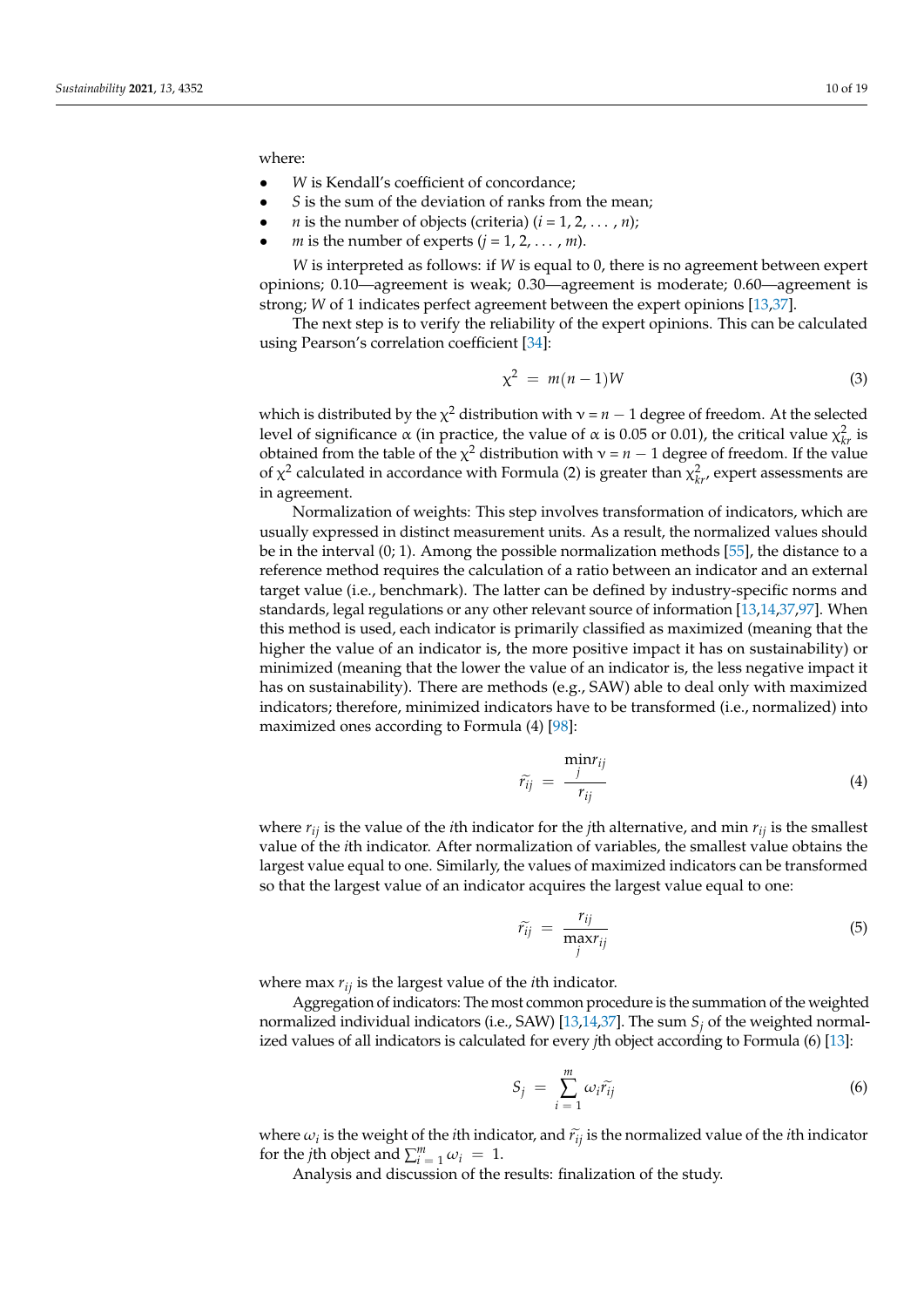## <span id="page-10-0"></span>**6. Results and Discussions**

This section presents a real estate sustainability index, which was constructed following the methodological process described in the previous section. Based on the analysis of the literature [\[13](#page-14-10)[,34](#page-15-13)[,55](#page-16-11)[,97](#page-17-18)[,99](#page-17-20)[–109\]](#page-18-0), a total of 35 criteria were selected, which were then divided into social (9 criteria), environmental (10 criteria), economic (8 criteria) and technological (8) groups.

An expert survey was carried out in two stages. During the first stage, a survey form was prepared with two sets of questions: general information about the expert and information about sustainability criteria for a real estate project. In the first set of questions, experts were asked three questions regarding their academic degree, work experience in examining project sustainability and country and city of residence. In the second set of questions, experts were asked to rate the significance of the criteria of each sustainability dimension separately (environmental, social, economic and technological).

The survey form was sent to 12 experts, taking into account their educational background and experience in carrying out and managing sustainable projects. Answers were received from nine experts, of which six have a PhD degree, with 5 to 19 years of experience in dealing with project sustainability; one expert with a Master's degree and 5 years of experience; one professor with 10 years of experience; and one engineer with 15 years of experience in working on and managing sustainable projects. Responsiveness to this survey was, therefore, considered to be high enough (75%). It appears, according to the literature [\[15\]](#page-14-12), that a smaller number of experts taking part in a survey produces results of equivalent accuracy as surveys involving a large number of experts; therefore, it was decided that nine experts were enough to conduct a survey and rely on their opinions in order to construct a real estate sustainability index. There were also a few meetings arranged with all of the experts in order to obtain the most reliable results by clarifying the criteria in person. The experts had to assign significance to each criterion within each dimension using a 5-point system, with 1 being least significant and 5 being the most significant.

After receipt of the responses, the mean value of each criterion was determined. The critical significance mean value was established at 3.5, as having too many criteria could impact the results by creating biases, which would lead to inappropriate evaluation of the final result [\[13,](#page-14-10)[14,](#page-14-11)[37\]](#page-15-16). Accordingly, the most important sustainability criteria with a mean value higher than or equal to 3.5 were selected. As a result, 18 significant criteria remained (5 environmental, 3 social, 5 economic and 5 technological).

In the second stage, a list comprising the 18 most significant criteria was sent to the same nine experts, asking them to assign significance to all these criteria, where the most significant criterion was given 18 points, and the least significant criterion was given 1 point. Responses were received from all those experts. Based on their responses, the total number of points was calculated for each criterion. The results are presented in Table [2](#page-11-0) below.

|  | Table 2. Significance points for sustainability criteria. |
|--|-----------------------------------------------------------|
|--|-----------------------------------------------------------|

| Dimension     | Criterion                                | <b>Units of Measurement</b>                                                                                  | <b>Total Points</b> |
|---------------|------------------------------------------|--------------------------------------------------------------------------------------------------------------|---------------------|
| Environmental | Emission of $CO2$                        | $CO2$ t/Net income                                                                                           | 152                 |
| Social        | Health and well-being of workers         | Cost of safety equipment provided/Total cost<br>of materials                                                 | 151                 |
| Technological | Employment of innovative<br>technologies | Number of experienced employees able to<br>design, build and use the technology/Total<br>number of employees | 132                 |
| Technological | Overall project quality                  | Costs of repairs after construction/Net income                                                               | 112                 |
| Environmental | Use of renewable energy                  | Renewable energy/All energy                                                                                  | 110                 |
| Economic      | Quality control                          | Prevention costs/All costs                                                                                   | 103                 |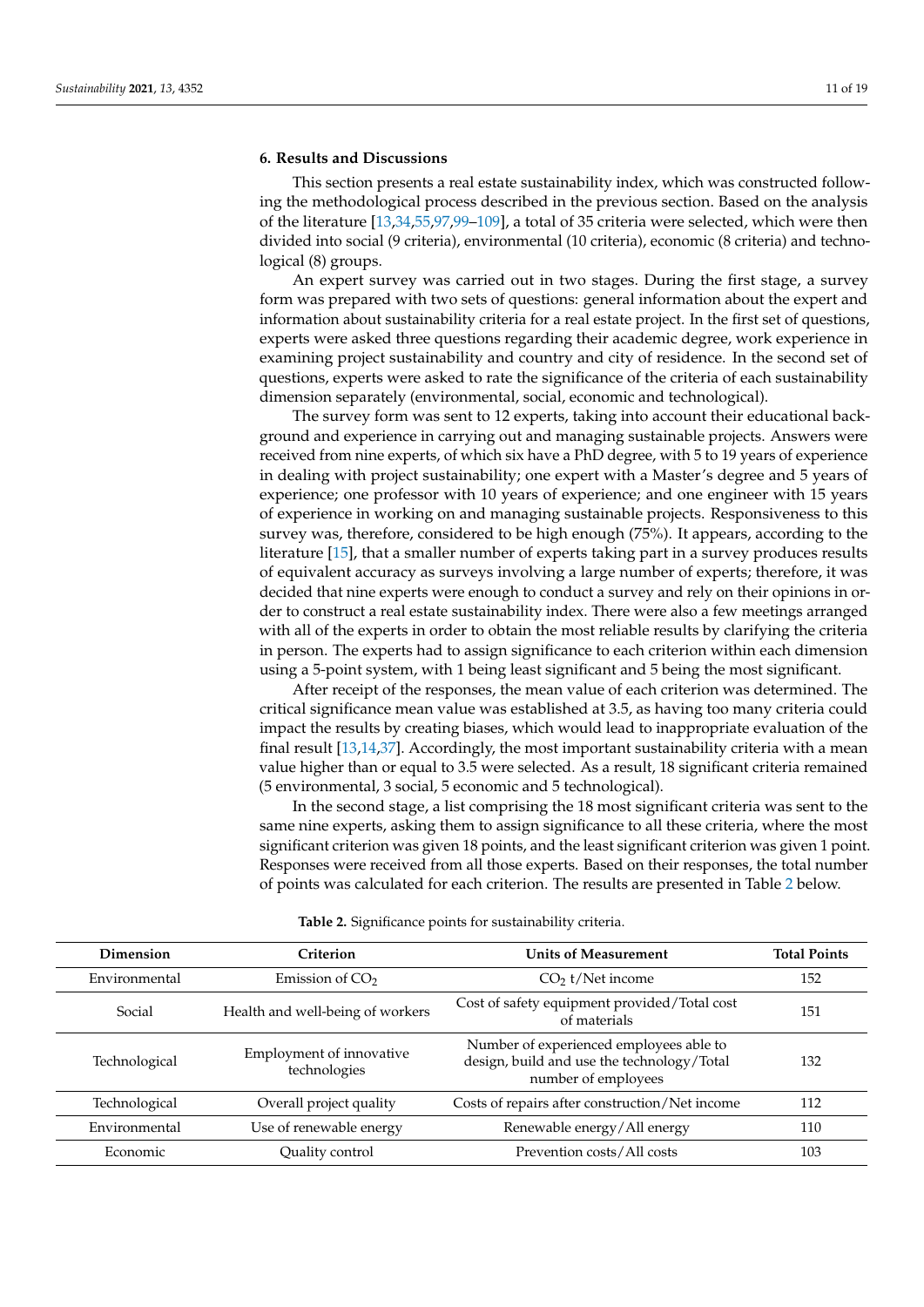<span id="page-11-0"></span>

| Dimension     | Criterion                                                                          | <b>Units of Measurement</b>                                                                                                                                                          | <b>Total Points</b> |
|---------------|------------------------------------------------------------------------------------|--------------------------------------------------------------------------------------------------------------------------------------------------------------------------------------|---------------------|
| Environmental | Waste management                                                                   | Tons of waste managed/Tons of waste capacity                                                                                                                                         | 98                  |
| Technological | Technical risks throughout the<br>project life-cycle and feasibility               | Cost of technology repairs/Total cost<br>of technology                                                                                                                               | 96                  |
| Technological | Degree of intellectual property<br>protection (patents,<br>trademarks, copyrights) | Cost of intellectual property protection/Total<br>cost of technology                                                                                                                 | 92                  |
| Social        | Improvement of the life quality                                                    | $m2$ of green zones created/Net income                                                                                                                                               | 71                  |
| Economic      | Time of construction                                                               | Number of months/Net income                                                                                                                                                          | 66                  |
| Environmental | Post-construction energy<br>consumption                                            | GJ/Net income                                                                                                                                                                        | 65                  |
| Economic      | Reduction of direct costs                                                          | Direct costs/All costs                                                                                                                                                               | 64                  |
| Economic      | Reduction of non-direct costs                                                      | Non-direct costs/All costs                                                                                                                                                           | 62                  |
| Economic      | Economic benefit for the region                                                    | Net income from the project/Income generated<br>by the region, excl. the project                                                                                                     | 50                  |
| Technological | Cost of technology                                                                 | Cost of technology/All costs                                                                                                                                                         | 43                  |
| Social        | Safety of infrastructure                                                           | Whether the zone is fenced and secured by<br>cameras (yes-1; no-0); Whether the zone is<br>secured by cameras (yes-0.5; no-0); Whether<br>the zone is fenced (yes— $0.5$ ; no— $0$ ) | 40                  |
| Environmental | Dust reduction                                                                     | Tons of dust/Net income                                                                                                                                                              | 32                  |

**Table 2.** *Cont.*

Table [2,](#page-11-0) above, shows that, out of the 18 criteria, the most significant criterion is the emission of CO<sub>2</sub>, immediately followed by the health and well-being of workers, whereas, according to the experts, the dust reduction criterion is the least significant.

As Table [3](#page-12-0) shows, according to the coefficient of variation, the experts' opinions were most united regarding  $CO<sub>2</sub>$  emissions, the health and well-being of workers, innovative technologies employed and technical risks throughout the project life-cycle and feasibility criteria. On the other hand, the opinions differed most on criteria such as safety of infrastructure, cost of technology, economic benefit of the region and the degree of intellectual property protection.

## **Table 3.** Statistics of expert survey results  $(n = 9)$ .

| Criterion                                                                       | Min<br>Evaluation | Max<br>Evaluation | Mean  | Median | Mode | Standard<br>Deviation | Coefficient of<br>Variation |
|---------------------------------------------------------------------------------|-------------------|-------------------|-------|--------|------|-----------------------|-----------------------------|
| Emission of $CO2$                                                               | 12                | 18                | 16.89 | 17     | 17   | 5.28                  | 0.31                        |
| Health and well-being of workers                                                | 10                | 18                | 16.78 | 18     | 18   | 4.10                  | 0.24                        |
| Employment of innovative technologies                                           | 5                 | 17                | 14.67 | 16     | 16   | 5.94                  | 0.40                        |
| Overall project quality                                                         | 4                 | 17                | 12.44 | 13     | 13   | 8.92                  | 0.72                        |
| Use of renewable energy                                                         | 3                 | 15                | 12.22 | 14     | 14   | 10.74                 | 0.88                        |
| Quality control                                                                 |                   | 16                | 11.44 | 12     | 12   | 10.94                 | 0.96                        |
| Waste management                                                                | 6                 | 15                | 10.89 | 10     | 15   | 10.06                 | 0.92                        |
| Technical risks throughout the project<br>life-cycle and feasibility            | 8                 | 15                | 10.67 | 11     | 11   | 4.12                  | 0.39                        |
| Degree of intellectual property protection<br>(patents, trademarks, copyrights) | $\overline{2}$    | 16                | 10.22 | 15     | 15   | 16.99                 | 1.66                        |
| Improvement of the life quality                                                 | 5                 | 12                | 7.89  | 8      | 5    | 6.88                  | 0.87                        |
| Time of construction                                                            | 4                 | 9                 | 7.33  | 8      | 8    | 4.46                  | 0.61                        |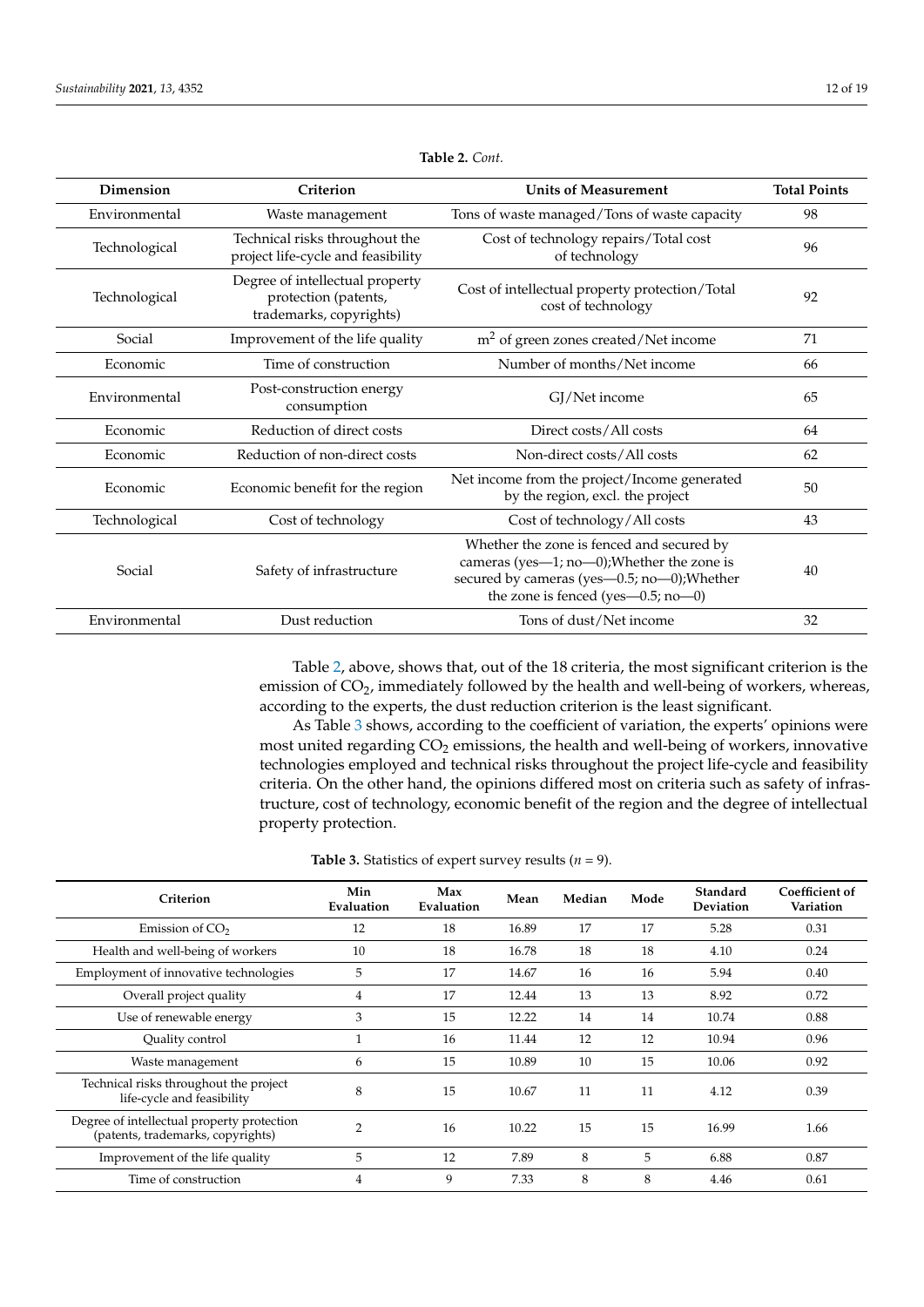<span id="page-12-0"></span>

| Criterion                            | Min<br>Evaluation | Max<br>Evaluation | Mean | Median        | Mode | Standard<br><b>Deviation</b> | Coefficient of<br>Variation |
|--------------------------------------|-------------------|-------------------|------|---------------|------|------------------------------|-----------------------------|
| Post-construction energy consumption |                   | 14                | 7.22 | 6             | 6    | 11.87                        | 1.64                        |
| Reduction of direct costs            |                   | 11                | 7.11 | 8             | 8    | 7.83                         | 1.10                        |
| Reduction of non-direct costs        | 4                 | 10                | 6.89 | 7             | 5    | 6.32                         | 0.92                        |
| Economic benefit for the region      |                   | 15                | 5.56 | 4             | 4    | 11.42                        | 2.06                        |
| Cost of technology                   |                   | 10                | 4.78 | 5             |      | 10.49                        | 2.20                        |
| Safety of infrastructure             |                   | 13                | 4.44 | $\mathcal{D}$ | ◠    | 12.09                        | 2.72                        |
| Dust reduction                       |                   | $\overline{7}$    | 3.56 | 3             | 3    | 5.13                         | 1.44                        |

**Table 3.** *Cont.*

Taking into consideration the fact that the opinions of experts vary and are not united regarding some criteria, there is a need to evaluate the degree of compatibility and consistency of opinions. The consistency of opinions was calculated using Kendall's concordance correlation coefficient (Formula (2)). After computing calculations, the value of coefficient was 0.58, which shows that the agreement of the experts' opinions is strong. Moreover, the reliability of opinions was also calculated using Pearson's correlation coefficient (Formula (3)). The results indicate that the value of  $\chi^2$  is higher than  $\chi^2_{kr}$  (88.953 > 37.1565) at a significance level of  $\alpha$  = 0.05. Therefore, these coefficients confirm that opinions of experts are consistent and reliable and, thus, can be used for further research.

With the answers from experts, the weight for each criterion could be determined, and each criterion should be divided into maximizing (positively affect sustainability) or minimizing (negatively affect sustainability) criteria based on its impact on sustainability.

According to Table [4,](#page-13-0) the technological dimension is the most important for the experts. This supports the fact stated in the literature analysis that technology currently plays a huge role as it facilitates adaptation to changing conditions and is fostered as a company's competitive advantage; therefore, it is crucial to include technology as a fourth sustainability dimension. The technological dimension is followed by the environmental dimension in order of significance. As regards individual criteria,  $CO<sub>2</sub>$  emissions, the safety and well-being of workers, innovative technologies employed, overall project quality and use of renewable energy are among the most important factors for the experts. On the other hand, based on the expert opinions, the least significant criteria are dust reduction, safety of infrastructure, cost of technology, economic benefit of the region and reduction in non-direct costs.

|  |  |  |  |  | <b>Table 4.</b> Weights and types of sustainability criteria. |  |  |
|--|--|--|--|--|---------------------------------------------------------------|--|--|
|--|--|--|--|--|---------------------------------------------------------------|--|--|

| <b>Dimension and Criterion</b>       | Code            | Weight Coefficient in a Group | <b>Total Weight Coefficient</b> | <b>Type</b> |
|--------------------------------------|-----------------|-------------------------------|---------------------------------|-------------|
| Environmental                        |                 | 0.297                         |                                 |             |
| Emission of $CO2$                    | C1              | 0.333                         | 0.099                           | Min         |
| Use of renewable energy              | C5              | 0.241                         | 0.071                           | Max         |
| Waste management                     | C7              | 0.214                         | 0.064                           | Max         |
| Post construction energy consumption | C12             | 0.142                         | 0.042                           | Min         |
| Dust reduction                       | C18             | 0.070                         | 0.021                           | Min         |
| Social                               |                 | 0.170                         |                                 |             |
| Safety and well-being of workers     | C <sub>2</sub>  | 0.576                         | 0.098                           | Max         |
| Improvement of the life quality      | C10             | 0.271                         | 0.046                           | Max         |
| Safety of infrastructure             | C17             | 0.153                         | 0.026                           | Max         |
| Economic                             |                 | 0.224                         |                                 |             |
| Quality control                      | C <sub>6</sub>  | 0.299                         | 0.067                           | Max         |
| Time of construction                 | C11             | 0.191                         | 0.043                           | Min         |
| Reduction of direct costs            | C13             | 0.186                         | 0.042                           | Min         |
| Reduction of non-direct costs        | C <sub>14</sub> | 0.180                         | 0.040                           | Min         |
| Economic benefit for the region      | C15             | 0.145                         | 0.032                           | Max         |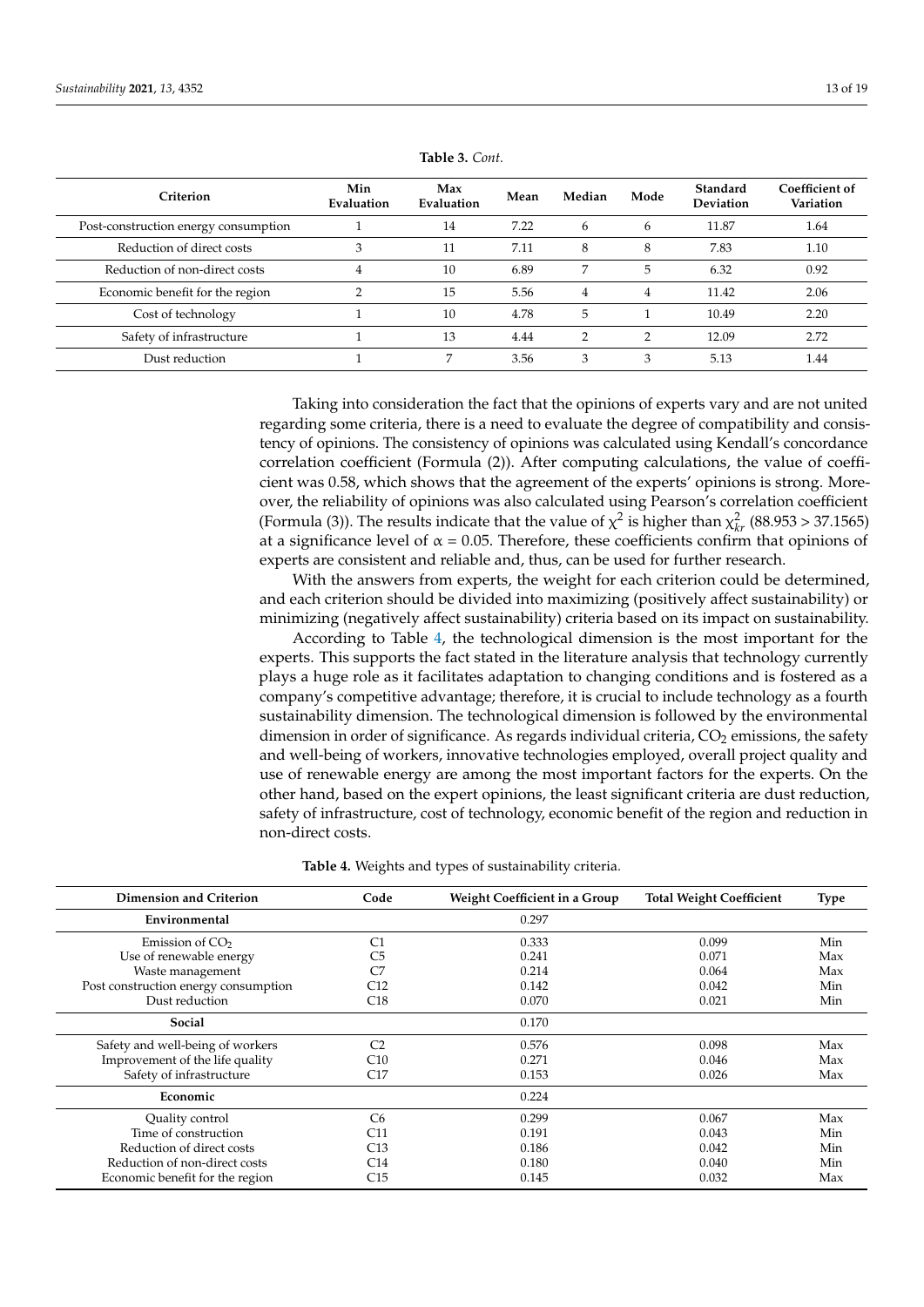<span id="page-13-0"></span>

| <b>Dimension and Criterion</b>                                                  | Code | Weight Coefficient in a Group | <b>Total Weight Coefficient</b> | Type |
|---------------------------------------------------------------------------------|------|-------------------------------|---------------------------------|------|
| Technological                                                                   |      | 0.309                         |                                 |      |
| Employment of innovative technologies                                           | CЗ   | 0.278                         | 0.086                           | Max  |
| Overall project quality                                                         | C4   | 0.236                         | 0.073                           | Max  |
| Technical risks throughout the project<br>life-cycle and feasibility            | C8   | 0.202                         | 0.062                           | Min  |
| Degree of intellectual property protection<br>(patents, trademarks, copyrights) | C٥   | 0.194                         | 0.060                           | Max  |
| Cost of technology                                                              | C16  | 0.091                         | 0.028                           | Max  |

**Table 4.** *Cont.*

Furthermore, the indication of the criterion type leads to criterion normalization, which is based on the highest maximizing and lowest minimizing values out of three analyzed alternatives (pessimistic, realistic and optimistic). For the SAW method, normalization is calculated by applying Formulas (4) and (5) based on the negative (min) or positive (max) impact on sustainability.

After normalization of variables, the next step is to compile an index by applying the SAW method. As mentioned above, the SAW method includes the summarization of weights; therefore, a sustainability index was calculated as follows:

*RESI* = 0.099*C*1 + 0.098*C*2 + 0.086*C*3 + 0.073*C*4 + 0.071*C*5 + 0.067*C*6 + 0.064*C*7 +0.062*C*8 + 0.060*C*9 + 0.046*C*10 + 0.043*C*11 + 0.042*C*12 + 0.042*C*13 + 0.040*C*14 +0.032*C*15 + 0.028*C*16 + 0.026*C*17 + 0.021*C*18 (7)

where RESI is a real estate sustainability index.

The value of the index is in the range between 0 and 1, where the closer the value is to 1, the higher the level of sustainability of a real estate project is.

#### **7. Conclusions**

The literature review showed that sustainability and sustainable development are currently gaining wide acknowledgment and becoming a relevant topic in the world. A special aspect that has to be considered and embedded in the notion of sustainability is the technological dimension.

The literature analysis also revealed that in order to reduce energy consumption in the real estate sector, there is a need for employing new technologies to boost energy efficiency. Therefore, the original concept of sustainability should be supplemented by an additional technological dimension, as it is the main tool for transitioning to a sustainable future. Ultimately, four-dimensional sustainability consideration within a real estate investment project portfolio is understood as a predominant challenge of present generations to create buildings and projects that will ensure a positive impact on the environment.

A real estate sustainability index (RESI) was constructed during the study by combining 18 criteria from four sustainability dimensions (5 environmental, 3 social, 5 economic and 5 technological), which were selected on the basis of the opinions and professional experience of nine experts. As indicated by the coefficient of variation, the expert opinions were mostly unanimous with regard to  $CO<sub>2</sub>$  emission, health and well-being of workers and innovative technologies employed, whereas their opinions mostly differed on criteria such as safety of infrastructure, cost of technology and economic benefit of the region. In addition, the results of the study show that the technological dimension is the most significant for the experts. It therefore supports the fact that the concept of sustainability should be understood and expanded by an additional technological dimension. The technological inclusion is particularly important today as it allows for developing new technologies, which, in turn, are able to reduce the impact on climate change, replace natural gas by renewable energy sources, enhancing resource efficiency, bringing a competitive advantage in the market and improving living standards.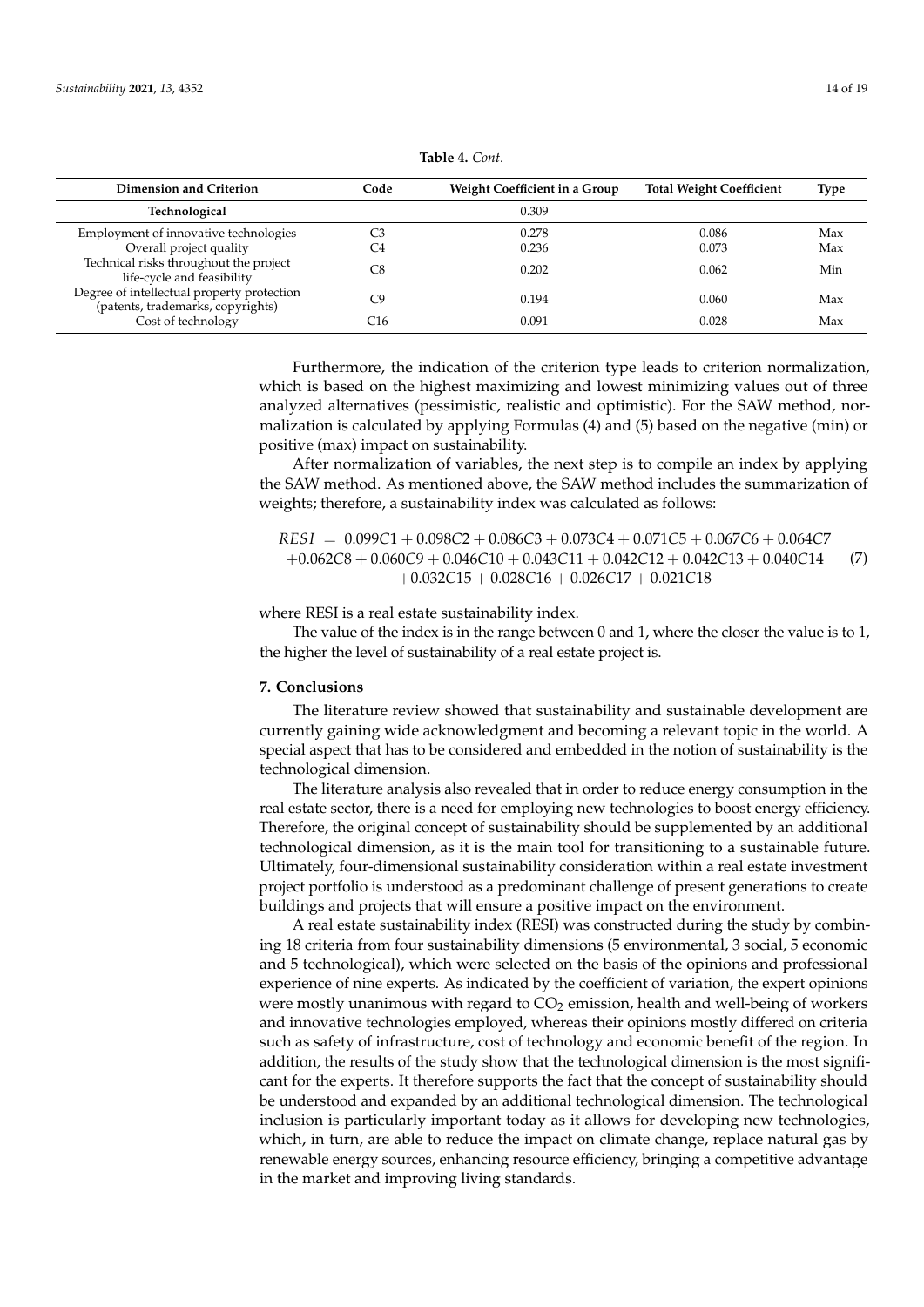The proposed real estate sustainability index could be used individually by decisionmakers or managers to assess the sustainability of a real estate project, compare alternatives and evaluate the level of value proposition against competitors as the concept of sustainability is expanded by the fourth—technological—dimension, which corresponds to adaptability to fast-changing business conditions. Therefore, embedding the technological dimension in the concept of sustainability corresponds to a novel theoretical approach to the assessment of project sustainability.

**Author Contributions:** Conceptualization, N.D., A.P. and M.T.; methodology, N.D.; software, N.D. and A.P.; validation, N.D., A.P. and M.T.; formal analysis, A.P.; investigation, N.D. and A.P.; resources, N.D., A.P. and M.T.; data curation, A.P.; writing—original draft preparation, N.D. and A.P.; writing review and editing, N.D., A.P. and M.T. All authors have read and agreed to the published version of the manuscript.

**Funding:** This research received no external funding.

**Institutional Review Board Statement:** Not applicable.

**Informed Consent Statement:** Not applicable.

**Data Availability Statement:** Not applicable.

**Acknowledgments:** We would like to thank the Editor and the anonymous reviewers for the valuable comments and very useful suggestions. We would also like to thank Kristina Šatkuviene for the English language editing.

**Conflicts of Interest:** The authors declare no conflict of interest.

#### **References**

- <span id="page-14-0"></span>1. Banihashemi, S.; Hosseini, M.R.; Golizadeh, H.; Sankaran, S. Critical success factors (CSFs) for integration of sustainability into construction project management practices in developing countries. *Int. J. Proj. Manag.* **2017**, *35*, 1103–1119. [\[CrossRef\]](http://doi.org/10.1016/j.ijproman.2017.01.014)
- <span id="page-14-1"></span>2. Toan, N.Q.; Tam, N.V.; Hai, D.T.; Quy, N.L.D. Critical factors affecting labor productivity within construction project implementation: A project manager's perspective. *Entrep. Sustain. Issues* **2020**, *8*, 751–763. [\[CrossRef\]](http://doi.org/10.9770/jesi.2020.8.2(45))
- <span id="page-14-2"></span>3. European Commission. Energy Performance of Buildings. 2019. Available online: [https://ec.europa.eu/energy/en/topics/](https://ec.europa.eu/energy/en/topics/energy-efficiency/energy-performance-of-buildings/overview) [energy-efficiency/energy-performance-of-buildings/overview](https://ec.europa.eu/energy/en/topics/energy-efficiency/energy-performance-of-buildings/overview) (accessed on 22 September 2020).
- <span id="page-14-3"></span>4. Elkington, J. *Cannibals with Forks: The Triple Bottom Line of 21st Century Business*; Capstone Publishing: Oxford, UK, 1997.
- <span id="page-14-4"></span>5. Rajnoha, R.; Lesníková, P. Strategic Performance Management System and Corporate Sustainability Concept-Specific Parametres in Slovak Enterprises. *J. Compet.* **2016**, *8*, 107–124. [\[CrossRef\]](http://doi.org/10.7441/joc.2016.03.07)
- <span id="page-14-5"></span>6. Vogt, M.; Weber, C. Current challenges to the concept of sustainability. *Glob. Sustain.* **2019**, *2*. [\[CrossRef\]](http://doi.org/10.1017/sus.2019.1)
- <span id="page-14-8"></span>7. Purvis, B.; Mao, Y.; Robinson, D. Three pillars of sustainability: In search of conceptual origins. *Sustain. Sci.* **2019**, *14*, 681–695. [\[CrossRef\]](http://doi.org/10.1007/s11625-018-0627-5)
- <span id="page-14-9"></span>8. Venturini, O.J.; Júnior, J.C.F.; Palacio, J.C.E.; Batlle, E.A.O.; Carvalho, M.; Lora, E.E.S. Indicators for sustainability assessment of biofuels: Economic, environmental, social, and technological dimensions. In *Biofuels for a More Sustainable Future*; Elsevier: Amsterdam, The Netherlands, 2020; pp. 73–113. [\[CrossRef\]](http://doi.org/10.1016/B978-0-12-815581-3.00004-X)
- 9. Alcívar, I.L.; Santa Cruz, F.G.; Mero, N.M.; Hidalgo-Fernández, A. Study of Corporate Sustainability Dimensions in the Cooperatives of Ecuador. *Sustainability* **2020**, *12*, 462. [\[CrossRef\]](http://doi.org/10.3390/su12020462)
- 10. Clune, W.H.; Zehnder, A.J. The evolution of sustainability models, from descriptive, to strategic, to the three pillars framework for applied solutions. *Sustain. Sci.* **2020**, 1–6. [\[CrossRef\]](http://doi.org/10.1007/s11625-019-00776-8)
- <span id="page-14-6"></span>11. Tian, N.; Tang, S.; Che, A.; Wu, P. Measuring regional transport sustainability using super-efficiency SBM-DEA with weighting preference. *J. Clean. Prod.* **2020**, *242*, 118474. [\[CrossRef\]](http://doi.org/10.1016/j.jclepro.2019.118474)
- <span id="page-14-7"></span>12. Wu, J.; Wu, T. Sustainability Indicators and Indices: An Overview. In Handbook of Sustainability Management. Available online: [https://doi.org/10.1142/9789814354820\\_0004](https://doi.org/10.1142/9789814354820_0004) (accessed on 8 October 2020).
- <span id="page-14-10"></span>13. Dobrovolskienė, N.; Tamošiūnienė, R. An index to measure sustainability of a business project in the construction industry: Lithuanian case. *Sustainability* **2016**, *8*, 14. [\[CrossRef\]](http://doi.org/10.3390/su8010014)
- <span id="page-14-11"></span>14. Sarma, U.; Karnitis, G.; Zuters, J.; Karnitis, E. District heating networks: Enhancement of the efficiency. *Insights Reg. Dev.* **2019**, *1*, 200–213. [\[CrossRef\]](http://doi.org/10.9770/ird.2019.1.3(2))
- <span id="page-14-12"></span>15. El Iysaouy, L.; El Idrissi, N.E.; Tvaronavičienė, M.; Lahbabi, M.; Oumnad, A. Towards energy efficiency: Case of Morocco. *Insights Reg. Dev.* **2019**, *1*, 259–271. [\[CrossRef\]](http://doi.org/10.9770/ird.2019.1.3(6))
- 16. Nasr, A.K.; Kashan, M.K.; Maleki, A.; Jafari, N.; Hashemi, H. Assessment of Barriers to Renewable Energy Development Using Stakeholders Approach. *Entrep. Sustain. Issues* **2020**, *7*, 2526–2541. [\[CrossRef\]](http://doi.org/10.9770/jesi.2020.7.3(71))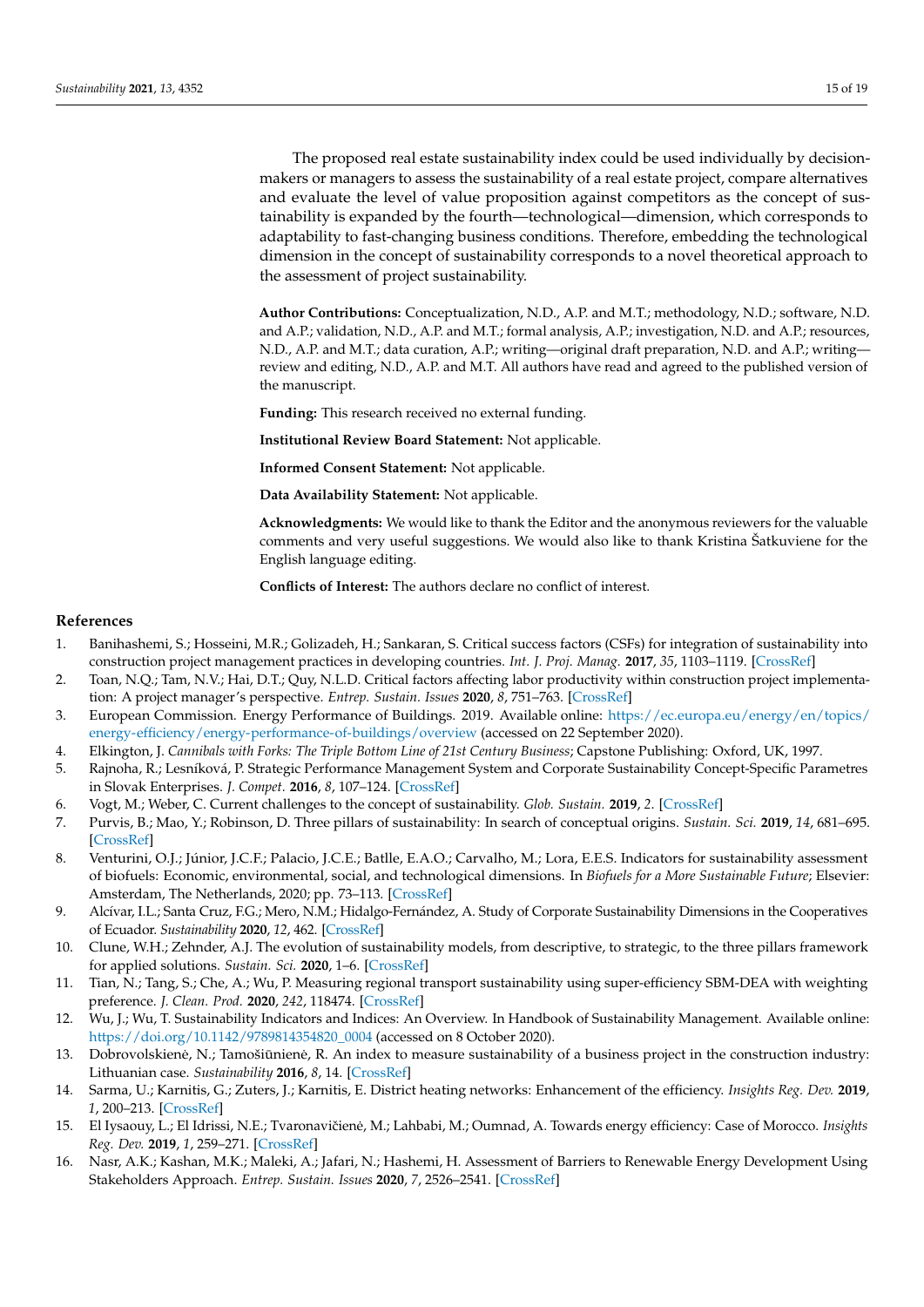- <span id="page-15-0"></span>17. Igaliyeva, L.; Niyazbekova, S.; Serikova, M.; Kenzhegaliyeva, Z.; Mussirov, G.; Zueva, A.; Tyurina, Y.; Maisigova, L. Towards environmental security via energy efficiency: A case study. *Entrep. Sustain. Issues* **2020**, *7*, 3488–3499. [\[CrossRef\]](http://doi.org/10.9770/jesi.2020.7.4(61))
- <span id="page-15-1"></span>18. Dobrovolskienė, N. Finansinių išteklių paskirstymas projektų portfelyje atsižvelgiant į darnumo aspektus. Ph.D. Thesis, Vilnius Gediminas Technical University (VGTU), Vilnius, Lithuania, 2016. (In Lithuanian)
- <span id="page-15-2"></span>19. Danish, M.S.S.; Senjyu, T.S. Green Building Efficiency and Sustainability Indicators. In *Green Building Management and Smart Automation*; IGI Global: Hershey, PA, USA, 2020; pp. 128–145. [\[CrossRef\]](http://doi.org/10.4018/978-1-5225-9754-4.ch006)
- <span id="page-15-3"></span>20. Fatimah, Y.A.; Govindan, K.; Murniningsih, R.; Setiawan, A. Industry 4.0 based sustainable circular economy approach for smart waste management system to achieve sustainable development goals: A case study of Indonesia. *J. Clean. Prod.* **2020**, *269*, 122263. [\[CrossRef\]](http://doi.org/10.1016/j.jclepro.2020.122263)
- <span id="page-15-4"></span>21. García-Pérez, I.; Fernández-Izquierdo, M.Á.; Muñoz-Torres, M.J. Microfinance institutions fostering sustainable development by region. *Sustainability* **2020**, *12*, 2682. [\[CrossRef\]](http://doi.org/10.3390/su12072682)
- <span id="page-15-5"></span>22. Dušková, M. Key enabling technologies and measuring of the company performance in relation to sustainable development: Evaluation model design. *Int. J. Innov. Sustain. Dev.* **2021**, *15*, 1–34. [\[CrossRef\]](http://doi.org/10.1504/IJISD.2021.111551)
- <span id="page-15-6"></span>23. United Nations. Paris Agreement. 2015. Available online: [https://ec.europa.eu/clima/policies/international/negotiations/](https://ec.europa.eu/clima/policies/international/negotiations/paris_en) [paris\\_en](https://ec.europa.eu/clima/policies/international/negotiations/paris_en) (accessed on 27 January 2021).
- <span id="page-15-7"></span>24. Bivainis, J. *Vadyba Studentams: Mokomoji Knyga*; Vilniaus Gedimino Technikos Universitetas: Vilnius, Lithuania, 2011; Available online: <https://dx.doi.org/10.3846/1229-S> (accessed on 30 November 2020).
- <span id="page-15-8"></span>25. Skibniewski, M.J.; Zavadskas, E.K. Technology development in construction: A continuum from distant past into the future. *J. Civ. Eng. Manag.* **2013**, *19*, 136–147. [\[CrossRef\]](http://doi.org/10.3846/13923730.2012.756060)
- <span id="page-15-9"></span>26. Kildienė, S. Tvarios Statybos Technologijų Plėtros Daugiapakopis Vertinimas. Ph.D. Thesis, Vilnius Gediminas Technical University (VGTU), Vilnius, Lithuania, 2014. (In Lithuanian)
- <span id="page-15-10"></span>27. Nowotny, J.; Dodson, J.; Fiechter, S.; Gür, T.M.; Kennedy, B.; Macyk, W.; Rahman, K.A. Towards global sustainability: Education on environmentally clean energy technologies. *Renew. Sustain. Energy Rev.* **2018**, *81*, 2541–2551. [\[CrossRef\]](http://doi.org/10.1016/j.rser.2017.06.060)
- 28. Bulbul, S.; Ertugrul, G.; Arli, F. Investigation of usage potentials of global energy systems. *Int. Adv. Res. Eng. J.* **2018**, *2*, 58–67.
- 29. Rogalev, A.; Komarov, I.; Kindra, V.; Zlyvk, O. Entrepreneurial assessment of sustainable development technologies for power energy sector. *Enterp. Sustain. Issues* **2018**, *6*, 429–445. [\[CrossRef\]](http://doi.org/10.9770/jesi.2018.6.1(26))
- 30. Tyo, A.; Jazykbayeva, B.; Ten, T.; Kogay, G.; Spanova, B. Development tendencies of heat and energy resources: Evidence of Kazakhstan. *Entrep. Sustain. Issues* **2019**, *7*, 1514–1524. [\[CrossRef\]](http://doi.org/10.9770/jesi.2019.7.2(50))
- <span id="page-15-11"></span>31. Dudin, M.N.; Frolova, E.E.; Protopopova, O.V.; Mamedov, A.A.; Odintsov, S.V. Study of innovative technologies in the energy industry: Nontraditional and renewable energy sources. *Entrep. Sustain. Issues* **2019**, *6*, 1704–1713. [\[CrossRef\]](http://doi.org/10.9770/jesi.2019.6.4(11))
- <span id="page-15-12"></span>32. Orhan, M.F.; Kahraman, H.; Babu, B.S. Approaches for integrated hydrogen production based on nuclear and renewable energy sources: Energy and exergy assessments of nuclear and solar energy sources in the United Arab Emirates. *Int. J. Hydrog. Energy* **2017**, *42*, 2601–2616. [\[CrossRef\]](http://doi.org/10.1016/j.ijhydene.2016.05.044)
- 33. Chehabeddine, M.; Tvaronavičienė, M. Securing regional development. *Insights Reg. Dev.* 2020, 2, 430–442. [\[CrossRef\]](http://doi.org/10.9770/IRD.2020.2.1(3))
- <span id="page-15-13"></span>34. Mazzoni, F. Circular economy and eco-innovation in Italian industrial clusters. Best practices from Prato textile cluster. *Insights Reg. Dev.* **2020**, *2*, 661–676. [\[CrossRef\]](http://doi.org/10.9770/IRD.2020.2.3(4))
- <span id="page-15-14"></span>35. Qiu, L.; Jie, X.; Wang, Y.; Zhao, M. Green product innovation, green dynamic capability, and competitive advantage: Evidence from Chinese manufacturing enterprises. *Corp. Soc. Responsib. Environ. Manag.* **2020**, *27*, 146–165. [\[CrossRef\]](http://doi.org/10.1002/csr.1780)
- <span id="page-15-15"></span>36. Marcelino-Sádaba, S.; González-Jaen, L.F.; Pérez-Ezcurdia, A. Using project management as a way to sustainability. From a comprehensive review to a framework definition. *J. Clean. Prod.* **2015**, *99*, 1–16. [\[CrossRef\]](http://doi.org/10.1016/j.jclepro.2015.03.020)
- <span id="page-15-16"></span>37. Dobrovolskienė, N.; Tamošiūnienė, R.; Banaitis, A.; Ferreira, F.A.; Banaitienė, N.; Taujanskaitė, K.; Meidutė-Kavaliauskienė, I. Developing a composite sustainability index for real estate projects using multiple criteria decision making. *Oper. Res.* **2019**, *19*, 617–635. [\[CrossRef\]](http://doi.org/10.1007/s12351-017-0365-y)
- <span id="page-15-17"></span>38. Durdyev, S.; Zavadskas, E.K.; Thurnell, D.; Banaitis, A.; Ihtiyar, A. Sustainable construction industry in Cambodia: Awareness, drivers and barriers. *Sustainability* **2018**, *10*, 392. [\[CrossRef\]](http://doi.org/10.3390/su10020392)
- <span id="page-15-18"></span>39. Si, J.; Marjanovic-Halburd, L.; Nasiri, F.; Bell, S. Assessment of building-integrated green technologies: A review and case study on applications of Multi-Criteria Decision Making (MCDM) method. *Sustain. Cities Soc.* **2016**, *27*, 106–115. [\[CrossRef\]](http://doi.org/10.1016/j.scs.2016.06.013)
- <span id="page-15-19"></span>40. Amending Directive on Energy Performance of Buildings. 2018. Available online: [https://eur-lex.europa.eu/legal-content/EN/](https://eur-lex.europa.eu/legal-content/EN/TXT/?uri=uriserv%3AOJ.L_.2018.156.01.0075.01.ENG) [TXT/?uri=uriserv%3AOJ.L\\_.2018.156.01.0075.01.ENG](https://eur-lex.europa.eu/legal-content/EN/TXT/?uri=uriserv%3AOJ.L_.2018.156.01.0075.01.ENG) (accessed on 27 December 2020).
- <span id="page-15-20"></span>41. Eurostat. Europe 2020-Overview. 2019. Available online: <https://ec.europa.eu/eurostat/web/europe-2020-indicators> (accessed on 27 December 2020).
- <span id="page-15-21"></span>42. Ramboll. Sustainable Buildings Content Sustainable Buildings Make. 2019. Available online: [https://ramboll.com/-/media/files/](https://ramboll.com/-/media/files/rgr/documents/markets/buildings/s/sustainable-buildings-market-study_2019_web.pdf?la=en) [rgr/documents/markets/buildings/s/sustainable-buildings-market-study\\_2019\\_web.pdf?la=en](https://ramboll.com/-/media/files/rgr/documents/markets/buildings/s/sustainable-buildings-market-study_2019_web.pdf?la=en) (accessed on 21 January 2021).
- <span id="page-15-22"></span>43. Lazauskas, M. Statybos Projektų Darnos Vertinimo Kompleksinis Modelis. Ph.D. Thesis, Vilnius Gediminas Technical University (VGTU), Vilnius, Lithuania, 2015. (In Lithuanian)
- <span id="page-15-23"></span>44. Szery, K.; Sunindijo, R.Y. Occupant Satisfaction in Sustainable and Conventional Higher Education Buildings. In *Eurasian Business Perspectives*; Springer: Cham, Switzerland, 2019; pp. 95–111.
- <span id="page-15-24"></span>45. Mahmoud, S.; Zayed, T.; Fahmy, M. Development of sustainability assessment tool for existing buildings. *Sustain. Cities Soc.* **2019**, *44*, 99–119. [\[CrossRef\]](http://doi.org/10.1016/j.scs.2018.09.024)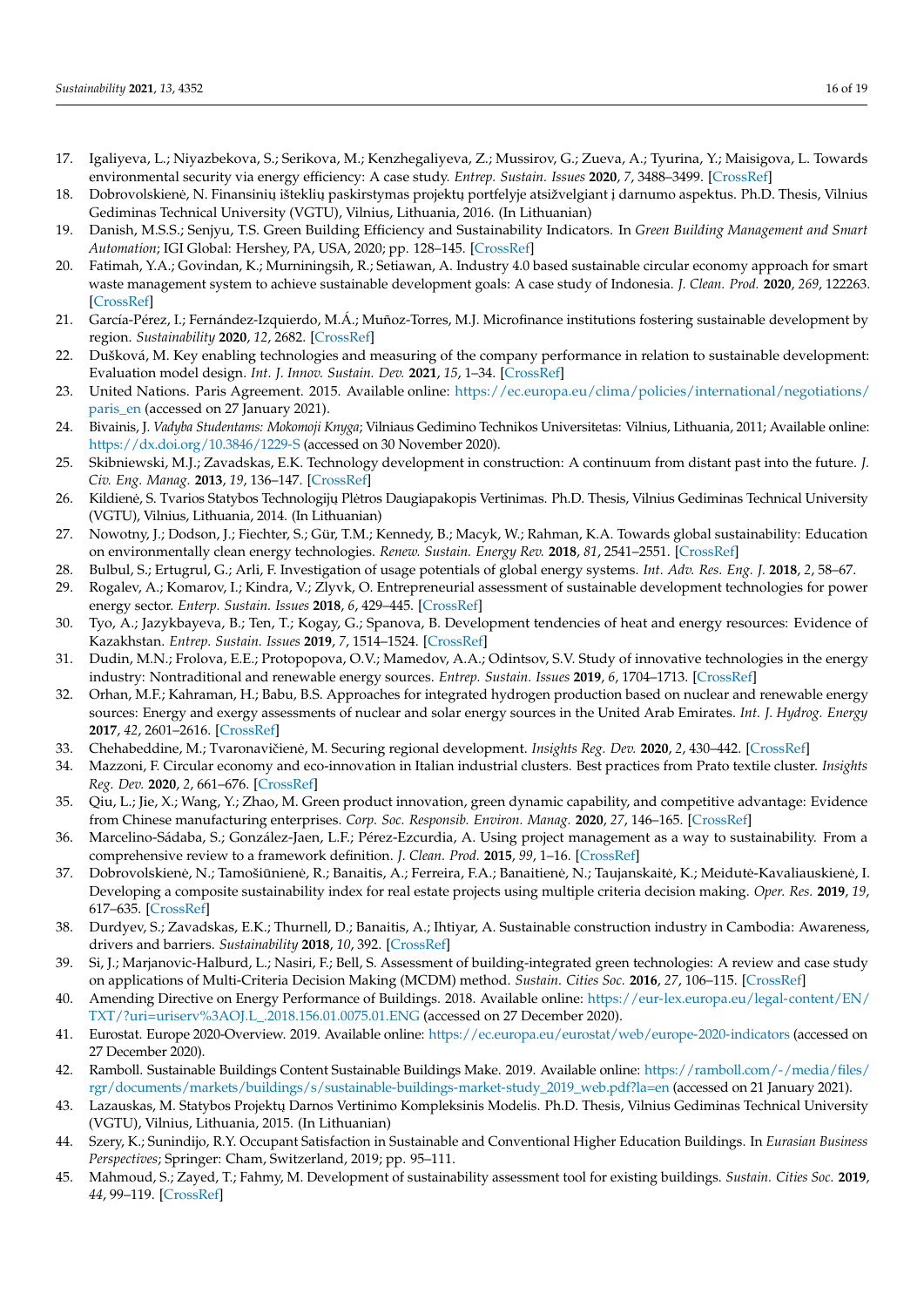- <span id="page-16-0"></span>46. Li, Y.; Chen, X.; Wang, X.; Xu, Y.; Chen, P.H. A review of studies on green building assessment methods by comparative analysis. *Energy Build.* **2017**, *146*, 152–159. [\[CrossRef\]](http://doi.org/10.1016/j.enbuild.2017.04.076)
- <span id="page-16-1"></span>47. Hamedani, A.Z.; Huber, F. A comparative study of DGNB, LEED and BREEAM certificate systems in urban sustainability The Sustainable City VII, Vol. 1 121. *Trans. Ecol. Environ.* **2012**, *155*, 121–132.
- <span id="page-16-2"></span>48. Kaklauskas, A.; Kelpsiene, L.; Zavadskas, E.K.; Bardauskiene, D.; Kaklauskas, G.; Urbonas, M.; Sorakas, V. Crisis management in construction and real estate: Conceptual modeling at the micro-, meso-and macro-levels. *Land Use Policy* **2011**, *28*, 280–293. [\[CrossRef\]](http://doi.org/10.1016/j.landusepol.2010.06.008)
- <span id="page-16-4"></span>49. Morano, P.; Guarini, M.R.; Tajani, F.; Anelli, D. Sustainable Redevelopment: The Cost-Revenue Analysis to Support the Urban Planning Decisions. In *International Conference on Computational Science and Its Applications*; Springer: Cham, Switzerland, 2020; pp. 968–980.
- <span id="page-16-3"></span>50. Bottero, M.; Ferretti, V. Integrating the analytic network process (ANP) and the driving force-pressure-state-impact-responses (DPSIR) model for the sustainability assessment of territorial transformations. *Manag. Environ. Qual. Int. J.* **2010**. [\[CrossRef\]](http://doi.org/10.1108/14777831011067926)
- <span id="page-16-5"></span>51. Vučićević, B.; Jovanović, M.; Afgan, N.; Turanjanin, V. Assessing the sustainability of the energy use of residential buildings in Belgrade through multi-criteria analysis. *Energy Build.* **2014**, *69*, 51–61. [\[CrossRef\]](http://doi.org/10.1016/j.enbuild.2013.10.022)
- <span id="page-16-6"></span>52. Siew, R.Y.; Balatbat, M.C.; Carmichael, D.G. A proposed framework for assessing the sustainability of infrastructure. *Int. J. Constr. Manag.* **2016**, *16*, 1–18. [\[CrossRef\]](http://doi.org/10.1080/15623599.2016.1146115)
- <span id="page-16-7"></span>53. Dahl, A.L. Achievements and gaps in indicators for sustainability. *Ecol. Indic.* **2012**, *17*, 14–19. [\[CrossRef\]](http://doi.org/10.1016/j.ecolind.2011.04.032)
- 54. Pintér, L.; Hardi, P.; Martinuzzi, A.; Hall, J. Bellagio STAMP: Principles for sustainability assessment and measurement. *Ecol. Indic.* **2012**, *17*, 20–28. [\[CrossRef\]](http://doi.org/10.1016/j.ecolind.2011.07.001)
- <span id="page-16-11"></span>55. Singh, R.K.; Murty, H.R.; Gupta, S.K.; Dikshit, A.K. An overview of sustainability assessment methodologies. *Ecol. Indic.* **2012**, *15*, 281–299. [\[CrossRef\]](http://doi.org/10.1016/j.ecolind.2011.01.007)
- 56. Waas, T.; Hugé, J.; Block, T.; Wright, T.; Benitez-Capistros, F.; Verbruggen, A. Sustainability assessment and indicators: Tools in a decision-making strategy for sustainable development. *Sustainability* **2014**, *6*, 5512–5534. [\[CrossRef\]](http://doi.org/10.3390/su6095512)
- <span id="page-16-9"></span>57. O'Ryan, R.; Pereira, M. Participatory indicators of sustainability for the salmon industry: The case of Chile. *Mar. Policy* **2015**, *51*, 322–330. [\[CrossRef\]](http://doi.org/10.1016/j.marpol.2014.09.010)
- 58. Mazzanti, M.; Mazzarano, M.; Pronti, A.; Quatrosi, M. Fiscal policies, public investments and wellbeing: Mapping the evolution of the EU. *Insights Reg. Dev.* **2020**, *2*, 725–749. [\[CrossRef\]](http://doi.org/10.9770/IRD.2020.2.4(1))
- 59. Vasconcelos, V.V. Social justice and sustainable regional development: Reflections on discourse and practice in public policies and public budget. *Insights Reg. Dev.* **2021**, *3*, 10–28. [\[CrossRef\]](http://doi.org/10.9770/IRD.2021.3.1(1))
- <span id="page-16-8"></span>60. Cinelli, M.; Coles, S.R.; Kirwan, K. Analysis of the potentials of multi criteria decision analysis methods to conduct sustainability assessment. *Ecol. Indic.* **2014**, *46*, 138–148. [\[CrossRef\]](http://doi.org/10.1016/j.ecolind.2014.06.011)
- 61. Mainali, B.; Silveira, S. Using a sustainability index to assess energy technologies for rural electrification. *Renew. Sustain. Energy Rev.* **2015**, *41*, 1351–1365. [\[CrossRef\]](http://doi.org/10.1016/j.rser.2014.09.018)
- <span id="page-16-12"></span>62. Oliveira, E.C.B.D.; Alencar, L.H.; Costa, A.P.C.S. A decision model for energy companies that sorts projects, classifies the project manager and recommends the final match between project and project manager. *Production* **2016**, *26*, 91–104. [\[CrossRef\]](http://doi.org/10.1590/0103-6513.172314)
- 63. Ruiz, F.; Cabello, J.M.; Pérez-Gladish, B. Building Ease-of-Doing-Business synthetic indicators using a double reference point approach. *Technol. Forecast. Soc. Chang.* **2018**, *131*, 130–140. [\[CrossRef\]](http://doi.org/10.1016/j.techfore.2017.06.005)
- 64. Kaklauskas, A.; Zavadskas, E.K.; Radzeviciene, A.; Ubarte, I.; Podviezko, A.; Podvezko, V.; Kuzminske, A.; Banaitis, A.; Binkyte, A.; Bucinskas, V. Quality of city life multiple criteria analysis. *Cities* **2018**, *72*, 82–93. [\[CrossRef\]](http://doi.org/10.1016/j.cities.2017.08.002)
- 65. Bithas, K. A bioeconomic approach to sustainability with ecological thresholds as an operational indicator. *Environ. Sustain. Indic.* **2020**, *6*, 100027. [\[CrossRef\]](http://doi.org/10.1016/j.indic.2020.100027)
- 66. Lütje, A.; Wohlgemuth, V. Tracking Sustainability Targets with Quantitative Indicator Systems for Performance Measurement of Industrial Symbiosis in Industrial Parks. *Adm. Sci.* **2020**, *10*, 3. [\[CrossRef\]](http://doi.org/10.3390/admsci10010003)
- 67. Mohanty, S.; Swain, C.K.; Kumar, A.; Nayak, A.K. Nitrogen Footprint: A Useful Indicator of Agricultural Sustainability. In *Nutrient Dynamics for Sustainable Crop Production*; Springer: Singapore, 2020; pp. 135–156.
- 68. Reid, J.; Rout, M. Developing sustainability indicators–The need for radical transparency. *Ecol. Indic.* **2020**, *110*, 105941. [\[CrossRef\]](http://doi.org/10.1016/j.ecolind.2019.105941)
- 69. Binder, C.R.; Hutter, M.; Pang, M.; Webb, R. System science and sustainability assessment. *Sustain. Assess. Urban Syst.* **2020**, *30*, 30–64.
- 70. Chen, C.; Yu, Y.; Osei-Kyei, R.; Chan, A.P.C.; Xu, J. Developing a project sustainability index for sustainable development in transnational public–private partnership projects. *Sustain. Dev.* **2019**, *27*, 1034–1048. [\[CrossRef\]](http://doi.org/10.1002/sd.1954)
- <span id="page-16-10"></span>71. Carvalho, A.C.V.D.; Granja, A.D.; Silva, V.G.D. Use of a card game tool to capture end users' preferences and add sustainability value to social housing projects. *Ambiente Construído* **2020**, *20*, 7–20. [\[CrossRef\]](http://doi.org/10.1590/s1678-86212020000100360)
- <span id="page-16-13"></span>72. Zavadskas, E.K.; Turskis, Z. Multiple criteria decision making (MCDM) methods in economics: An overview. *Technol. Econ. Dev. Econ.* **2011**, *17*, 397–427. [\[CrossRef\]](http://doi.org/10.3846/20294913.2011.593291)
- 73. Kasim, M.M. Multi-criteria decision making methods for determining computer preference index. *J. Inf. Commun. Technol.* **2020**, *10*, 137–148.
- 74. Paredes-Gazquez, J.D.; Rodriguez-Fernandez, J.M.; de la Cuesta-Gonzalez, M. Measuring corporate social responsibility using composite indices: Mission impossible? The case of the electricity utility industry. *Rev. Contab.* **2016**, *19*, 142–153. [\[CrossRef\]](http://doi.org/10.1016/j.rcsar.2015.10.001)
- <span id="page-16-14"></span>75. Marttunen, M.; Belton, V.; Lienert, J. Are objectives hierarchy related biases observed in practice? A meta-analysis of environmental and energy applications of multi-criteria decision analysis. *Eur. J. Oper. Res.* **2018**, *265*, 178–194. [\[CrossRef\]](http://doi.org/10.1016/j.ejor.2017.02.038)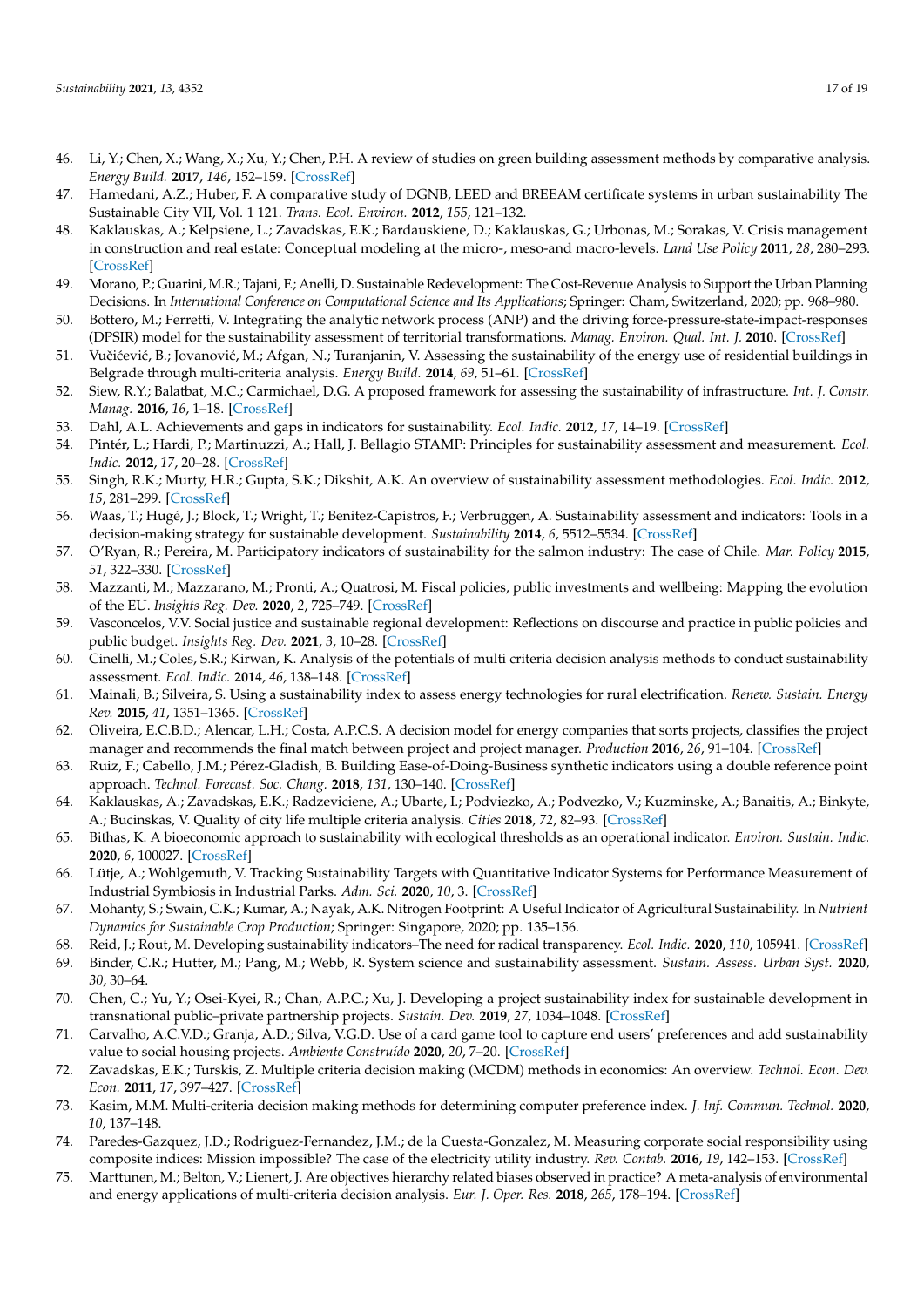- 76. Ferretti, V. From stakeholders analysis to cognitive mapping and Multi-Attribute Value Theory: An integrated approach for policy support. *Eur. J. Oper. Res.* **2016**, *253*, 524–541. [\[CrossRef\]](http://doi.org/10.1016/j.ejor.2016.02.054)
- 77. Ferreira, F.A.; Spahr, R.W.; Sunderman, M.A. Using multiple criteria decision analysis (MCDA) to assist in estimating residential housing values. *Int. J. Strateg. Prop. Manag.* **2016**, *20*, 354–370. [\[CrossRef\]](http://doi.org/10.3846/1648715X.2015.1122668)
- <span id="page-17-14"></span>78. Marinakis, V.; Doukas, H.; Xidonas, P.; Zopounidis, C. Multicriteria decision support in local energy planning: An evaluation of alternative scenarios for the sustainable energy action plan. *Omega* **2017**, *69*, 1–16. [\[CrossRef\]](http://doi.org/10.1016/j.omega.2016.07.005)
- 79. Galariotis, E.; Guyot, A.; Doumpos, M.; Zopounidis, C. A novel multi-attribute benchmarking approach for assessing the financial performance of local governments: Empirical evidence from France. *Eur. J. Oper. Res.* **2016**, *248*, 301–317. [\[CrossRef\]](http://doi.org/10.1016/j.ejor.2015.06.042)
- <span id="page-17-0"></span>80. Xidonas, P.; Mavrotas, G.; Hassapis, C.; Zopounidis, C. Robust multiobjective portfolio optimization: A minimax regret approach. *Eur. J. Oper. Res.* **2017**, *262*, 299–305. [\[CrossRef\]](http://doi.org/10.1016/j.ejor.2017.03.041)
- <span id="page-17-1"></span>81. Korotkov, V.; Wu, D. Evaluating the quality of solutions in project portfolio selection. *Omega* **2020**, *91*, 102029. [\[CrossRef\]](http://doi.org/10.1016/j.omega.2019.01.007)
- <span id="page-17-2"></span>82. Allaoui, H.; Guo, Y.; Choudhary, A.; Bloemhof, J. Sustainable agro-food supply chain design using two-stage hybrid multiobjective decision-making approach. *Comput. Oper. Res.* **2018**, *89*, 369–384. [\[CrossRef\]](http://doi.org/10.1016/j.cor.2016.10.012)
- <span id="page-17-3"></span>83. Dong, Y.; Liu, Y.; Liang, H.; Chiclana, F.; Herrera-Viedma, E. Strategic weight manipulation in multiple attribute decision making. *Omega (UK)* **2018**, *75*, 1339–1351. [\[CrossRef\]](http://doi.org/10.1016/j.omega.2017.02.008)
- <span id="page-17-4"></span>84. Podvezko, V. The Comparative Analysis of MCDA Methods SAW and COPRAS. *Eng. Econ.* **2011**, *22*, 134–146. [\[CrossRef\]](http://doi.org/10.5755/j01.ee.22.2.310)
- <span id="page-17-5"></span>85. Martín-Gamboa, M.; Iribarren, D.; García-Gusano, D.; Dufour, J. A review of life-cycle approaches coupled with data envelopment analysis within multi-criteria decision analysis for sustainability assessment of energy systems. *J. Clean. Prod.* **2017**. [\[CrossRef\]](http://doi.org/10.1016/j.jclepro.2017.03.017)
- <span id="page-17-6"></span>86. Srisawat, C. Comparison of MCDM methods for intercrop selection in rubber plantations. *J. Inf. Commun. Technol.* **2020**, *15*, 165–182. [\[CrossRef\]](http://doi.org/10.32890/jict2016.15.1.8)
- <span id="page-17-7"></span>87. Ibrahim, A.; Surya, R.A. The Implementation of Simple Additive Weighting (SAW) Method in Decision Support System for the Best School Selection in Jambi. *J. Phys. Conf. Ser.* **2019**, *1338*, 012054. [\[CrossRef\]](http://doi.org/10.1088/1742-6596/1338/1/012054)
- <span id="page-17-8"></span>88. Kumar, K.; Garg, H. TOPSIS method based on the connection number of set pair analysis under interval-valued intuitionistic fuzzy set environment. *Comput. Appl. Math.* **2018**, *37*, 1319–1329. [\[CrossRef\]](http://doi.org/10.1007/s40314-016-0402-0)
- <span id="page-17-9"></span>89. Lakshmi, T.M.; Venkatesan, V.P.; Martin, A. An Identification of Better Engineering College with Conflicting Criteria using Adaptive TOPSIS. *Int. J. Mod. Educ. Comput. Sci.* **2016**, *8*, 19–31. [\[CrossRef\]](http://doi.org/10.5815/ijmecs.2016.05.03)
- <span id="page-17-10"></span>90. Zimmer, K.; Fröhling, M.; Schultmann, F. Sustainable supplier management–a review of models supporting sustainable supplier selection, monitoring and development. *Int. J. Prod. Res.* **2016**, *54*, 1412–1442. [\[CrossRef\]](http://doi.org/10.1080/00207543.2015.1079340)
- <span id="page-17-11"></span>91. Roszkowska, E. Multi-criteria decision making models by applying the TOPSIS method to crisp and interval data. *Mult. Criteria Decis. Mak. Univ. Econ. Katow.* **2011**, *6*, 200–230.
- <span id="page-17-12"></span>92. Khosravi, K.; Shahabi, H.; Pham, B.T.; Adamowski, J.; Shirzadi, A.; Pradhan, B.; Dou, J.; Ly, H.B.; Gróf, G.; Ho, H.L.; et al. A comparative assessment of flood susceptibility modeling using Multi-Criteria Decision-Making Analysis and Machine Learning Methods. *J. Hydrol.* **2019**, *573*, 311–323. [\[CrossRef\]](http://doi.org/10.1016/j.jhydrol.2019.03.073)
- <span id="page-17-13"></span>93. Podvezko, V.; Podviezko, A. Kriteriju˛ reikšmingumo nustatymo metodai. *Liet. Mat. Rink.* **2014**. [\[CrossRef\]](http://doi.org/10.15388/LMR.B.2014.21)
- <span id="page-17-15"></span>94. Fernández-Sánchez, G.; Rodríguez-López, F. A methodology to identify sustainability indicators in construction project management—Application to infrastructure projects in Spain. *Ecol. Indic.* **2010**, *10*, 1193–1201. [\[CrossRef\]](http://doi.org/10.1016/j.ecolind.2010.04.009)
- <span id="page-17-16"></span>95. Saaty, T.L. Applications of analytical hierarchies. *Math. Comput. Simul.* **1979**, *21*, 1–20. [\[CrossRef\]](http://doi.org/10.1016/0378-4754(79)90101-0)
- <span id="page-17-17"></span>96. Podvezko, V. Sudėtingų Dydžių Kompleksinis Vertinimas; Verslas Teorija ir praktika: Vilnius, Lithuania, 2008; pp. 160-168.
- <span id="page-17-18"></span>97. Ginevičius, R.; Podvezko, V. Daugiakriterinio vertinimo bųdų suderinamumas. *Verslas Teor. Prakt.* 2008, 9, 73–80. (In Lithuanian) [\[CrossRef\]](http://doi.org/10.3846/1648-0627.2008.9.73-80)
- <span id="page-17-19"></span>98. Zhou, L.; Tokos, H.; Krajnc, D.; Yang, Y. Sustainability performance evaluation in industry by composite sustainability index. *Clean Technol. Environ. Policy* **2012**, *14*, 789–803. [\[CrossRef\]](http://doi.org/10.1007/s10098-012-0454-9)
- <span id="page-17-20"></span>99. Podvezko, V. Comprehensive evaluation of complex quantities. *Bus Theory Pract.* **2008**, *9*, 160–168. [\[CrossRef\]](http://doi.org/10.3846/1648-0627.2008.9.160-168)
- 100. Chen, Y.; Okudan, G.E.; Riley, D.R. Sustainable performance criteria for construction method selection in concrete buildings. *Autom. Constr.* **2010**, *19*, 235–244. [\[CrossRef\]](http://doi.org/10.1016/j.autcon.2009.10.004)
- 101. Ding, G.K.C. Sustainable construction—The role of environmental assessment tools. *J. Environ. Manag.* **2008**, *86*, 451–464. [\[CrossRef\]](http://doi.org/10.1016/j.jenvman.2006.12.025) [\[PubMed\]](http://www.ncbi.nlm.nih.gov/pubmed/17289255)
- 102. Presley, A.; Meade, L. Benchmarking for sustainability: An application to the sustainable construction industry. *Benchmark. Int. J.* **2010**, *17*, 435–451. [\[CrossRef\]](http://doi.org/10.1108/14635771011049380)
- 103. Siew, R.Y.J. A review of sustainability reporting tools (SRT's) for Communities. *Int. J. Sustain. Constr. Eng. Technol.* **2014**, *5*, 2180–3242.
- 104. Siew, R.Y.J.; Balatbat, M.C.A.; Carmichael, D.G. A review of buildings/infrastructure Sustainability Reporting Tools (SRT's). Smart Sustain. *Built Environ.* **2013**, *2*, 106–139.
- 105. Akhanova, G.; Nadeem, A.; Kim, J.R.; Azhar, S. A multi-criteria decision-making framework for building sustainability assessment in Kazakhstan. *Sustain. Cities Soc.* **2020**, *52*, 101842. [\[CrossRef\]](http://doi.org/10.1016/j.scs.2019.101842)
- 106. Sánchez Cordero, A.; Gómez Melgar, S.; Andújar Márquez, J.M. Green Building Rating Systems and the New Framework Level (s): A Critical Review of Sustainability Certification within Europe. *Energies* **2020**, *13*, 66. [\[CrossRef\]](http://doi.org/10.3390/en13010066)
- 107. Kwatra, S.; Kumar, A.; Sharma, P. A critical review of studies related to construction and computation of Sustainable Development Indices. *Ecol. Indic.* **2020**, *112*, 106061. [\[CrossRef\]](http://doi.org/10.1016/j.ecolind.2019.106061)